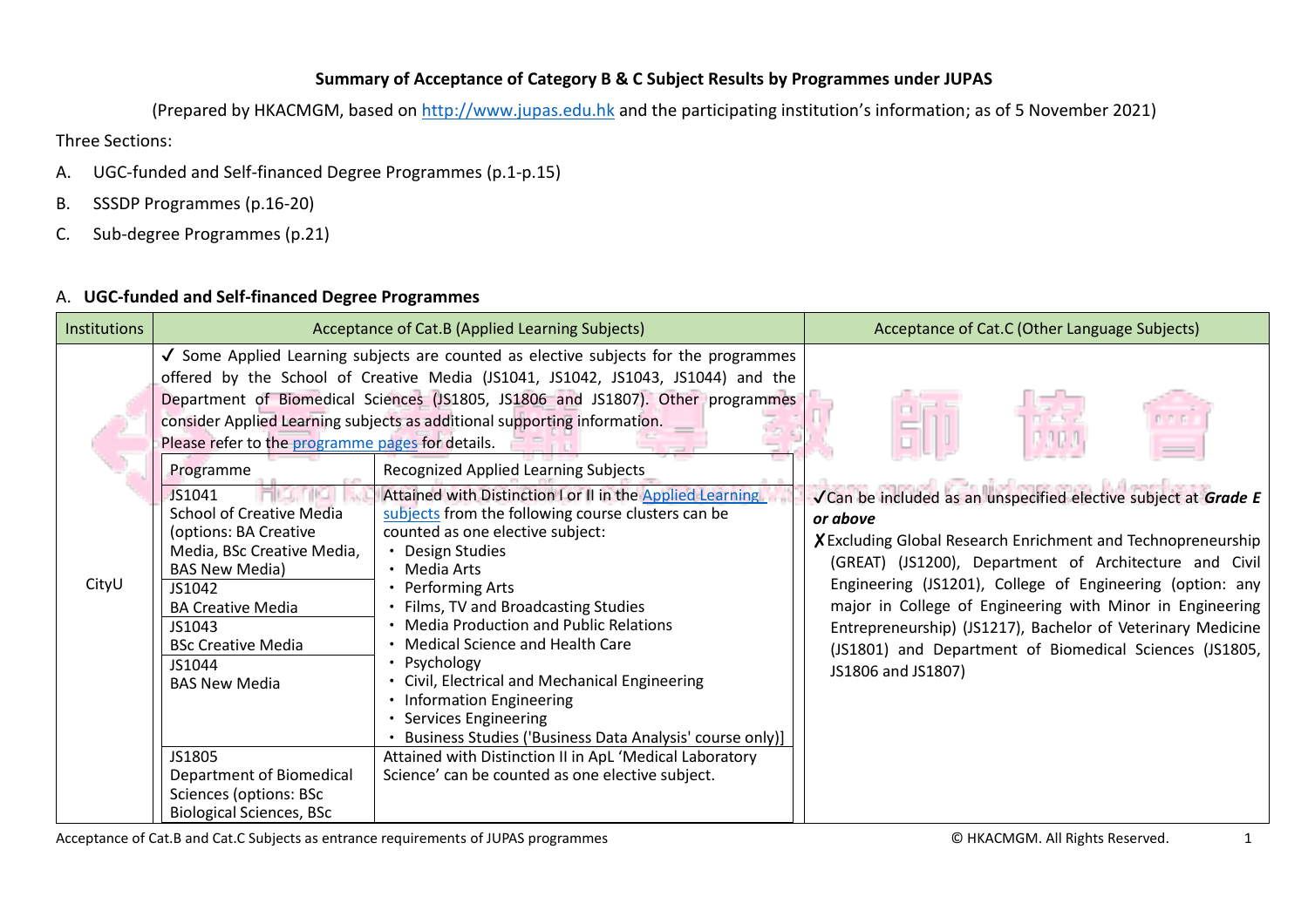| Institutions | Acceptance of Cat.B (Applied Learning Subjects)                                                                                                                                                                                                                                                                                                                                                                                                                                                                                                                                                                                                                                                                                                                                                                                                                                                                                                                                                                                                                                                                                                                                                                                                                                                                                                                                                                                                                                                                                                                                                                                                                                                                                                                                                 | Acceptance of Cat.C (Other Language Subjects)                                                                                                                                                                                                                                                                                                                                                                                                                                                                                                                                                                                                                                                                                                                                                                                                                                            |
|--------------|-------------------------------------------------------------------------------------------------------------------------------------------------------------------------------------------------------------------------------------------------------------------------------------------------------------------------------------------------------------------------------------------------------------------------------------------------------------------------------------------------------------------------------------------------------------------------------------------------------------------------------------------------------------------------------------------------------------------------------------------------------------------------------------------------------------------------------------------------------------------------------------------------------------------------------------------------------------------------------------------------------------------------------------------------------------------------------------------------------------------------------------------------------------------------------------------------------------------------------------------------------------------------------------------------------------------------------------------------------------------------------------------------------------------------------------------------------------------------------------------------------------------------------------------------------------------------------------------------------------------------------------------------------------------------------------------------------------------------------------------------------------------------------------------------|------------------------------------------------------------------------------------------------------------------------------------------------------------------------------------------------------------------------------------------------------------------------------------------------------------------------------------------------------------------------------------------------------------------------------------------------------------------------------------------------------------------------------------------------------------------------------------------------------------------------------------------------------------------------------------------------------------------------------------------------------------------------------------------------------------------------------------------------------------------------------------------|
|              | <b>Biomedical Sciences)</b><br>JS1806<br><b>BSc Biological Sciences</b><br>JS1807<br><b>BSc Biomedical Sciences</b><br>Notes:<br>• "Attained with Distinction I" is equivalent to Level 3.<br>• "Attained with Distinction II" is equivalent to Level 4.<br>• Maximum one ApL subject will be considered.                                                                                                                                                                                                                                                                                                                                                                                                                                                                                                                                                                                                                                                                                                                                                                                                                                                                                                                                                                                                                                                                                                                                                                                                                                                                                                                                                                                                                                                                                       |                                                                                                                                                                                                                                                                                                                                                                                                                                                                                                                                                                                                                                                                                                                                                                                                                                                                                          |
| <b>BU</b>    | √ JS2340 Bachelor of Fine Arts in Acting for Global Screen recognises ALL Cat. B subjects with<br>Attained in Distinction (I) or above as fulfilling the two elective subject requirements.<br>$\sqrt{}$ The following programmes will consider ALL Cat. B subjects with Attained in Distinction<br>(I) or above as <b>ONE of the elective subjects:</b><br>• JS2060 Bachelor of Arts (Hons)/ Bachelor of Music (Hons) (Music/ Creative Industries)<br>JS2110 Bachelor of Business Administration (Hons) - Accounting Concentration <sup>#</sup><br>$\bullet$<br>JS2120 Bachelor of Business Administration (Hons) <sup>#</sup><br>JS2510 Bachelor of Science (Hons)<br>JS2660 Bachelor of Social Work (Hons)<br>JS2810 Bachelor of Arts (Hons) in Visual Arts<br>JS2910 Bachelor of Science (Hons) in Business Computing and Data Analytics #<br>JS2920 Bachelor of Arts and Science (Hons) in Arts and Technology^<br>JS2930 Bachelor of Arts (Hons) / Bachelor of Business Administration (Hons) in Global<br>$\bullet$<br>Entertainment Business^<br>• JS2940 Bachelor of Social Sciences (Hons) / Bachelor of Science (Hons) in Innovation<br>in Health and Social Well-Being^<br>• JS2950 Bachelor of Arts, Science and Technology (Hons)^<br>$\sqrt{}$ The following programmes will consider <b>RELEVANT</b> Cat. B subjects as one of the elective<br>subjects:<br>JS2310 Bachelor of Communication (Hons) (Journalism and Digital Media/ Public<br><b>Relations and Advertising)</b><br>JS2330 Bachelor of Communication in Film (Film and Television Concentration)<br>$\bullet$<br>JS2370 Bachelor of Communication (Hons) in Game Design and Animation^<br>$\bullet$<br>(Relevant Cat. B subjects recognised by the above three programmes are listed in<br>the following website: | √ All programmes accepted Cat. C subjects at Grade E or above<br>as <b>ONE of the elective subjects EXCEPT for the following</b><br>programmes:<br>XJS2110 Bachelor of Business Administration (Hons) -<br><b>Accounting Concentration</b><br>XJS2120 Bachelor of Business Administration (Hons)<br>XJS2410 Bachelor of Chinese Medicine and Bachelor of Science<br>(Hons) in Biomedical Science<br>XJS2420 Bachelor of Pharmacy (Hons) in Chinese Medicine<br>XJS2620 Bachelor of Arts (Hons) in Physical Education and<br><b>Recreation Management</b><br>XJS2910 Bachelor of Science (Hons) in Business Computing and<br>Data Analytics<br>Notes:<br>JS2340 Bachelor of Fine Arts in Acting for Global Screen recognises ALL Cat.<br>C subjects at Grade E or above as fulfilling the two elective subject<br>requirements and be taken into account in admissions score calculation. |

Acceptance of Cat.B and Cat.C Subjects as entrance requirements of JUPAS programmes **Exercise 2 COMBING ALL RIGHTS ACCOLLY ACCOLLY ACCOLLY ACCOLLY ACCOLLY ACCOLLY ACCOLLY ACCOLLY ACCOLLY ACCOLLY ACCOLLY ACCOLLY ACCOLLY A**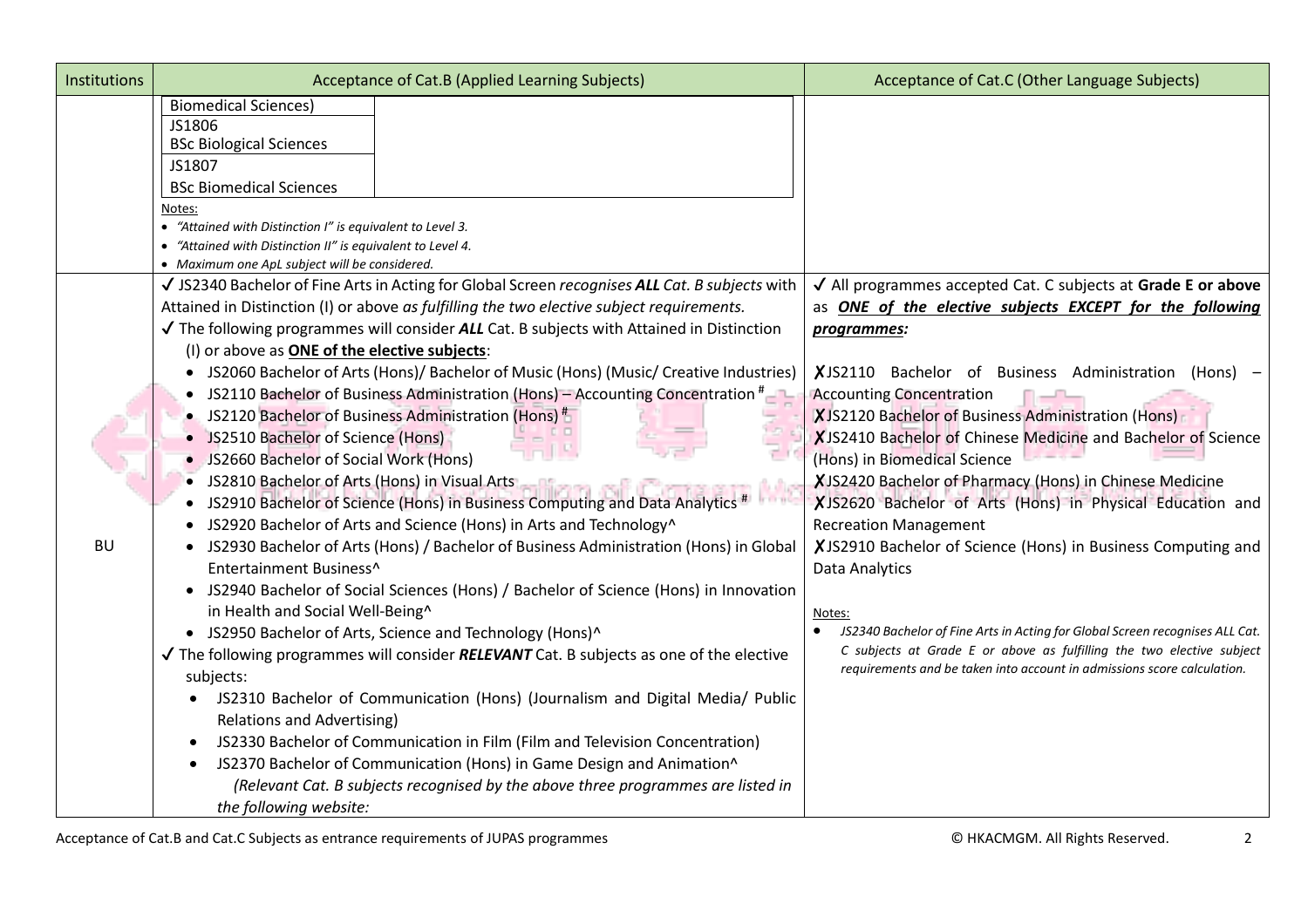| <b>Institutions</b> |              |                                                            |      | Acceptance of Cat.B (Applied Learning Subjects)                                                         | Acceptance of Cat.C (Other Language Subjects) |                                                                           |
|---------------------|--------------|------------------------------------------------------------|------|---------------------------------------------------------------------------------------------------------|-----------------------------------------------|---------------------------------------------------------------------------|
|                     |              |                                                            |      | https://www.comm.hkbu.edu.hk/admission/images/Apl_subjects_2022_Entry.pdf)                              |                                               |                                                                           |
|                     | $\bullet$    |                                                            |      | JS2620 Bachelor of Arts in Physical Education and Recreation Management (Cat. B                         |                                               |                                                                           |
|                     |              | subjects related to Physical Education only.)              |      |                                                                                                         |                                               |                                                                           |
|                     | Notes:       |                                                            |      |                                                                                                         |                                               |                                                                           |
|                     |              | • "Attained with Distinction I" is equivalent to Level 3.  |      |                                                                                                         |                                               |                                                                           |
|                     |              | • "Attained with Distinction II" is equivalent to Level 4. |      |                                                                                                         |                                               |                                                                           |
|                     |              |                                                            |      | # The specific elective subject requirements are subject to the University's approval.                  |                                               |                                                                           |
|                     |              |                                                            |      | ^ Subject to the University's approval, new programmes to be launched in 2022 entry.                    |                                               |                                                                           |
|                     |              |                                                            |      |                                                                                                         |                                               |                                                                           |
|                     |              |                                                            |      | √: Bachelor of Arts (Hons) in Contemporary English Studies (JS7503), Bachelor of Arts (Hons)            |                                               |                                                                           |
|                     |              |                                                            |      | in Cultural Studies (JS7606) and Bachelor of Arts (Hons) in Translation (JS7204): Bonus score           |                                               |                                                                           |
|                     |              |                                                            |      | may be awarded to students who attained "Attained with Distinction I or II" in Creative                 |                                               | $\sqrt{\ }$ Accepted as unspecified elective subjects if attained Grade E |
| LU                  |              | <b>Studies AND Media and Communication Subjects</b>        |      |                                                                                                         |                                               |                                                                           |
|                     |              |                                                            |      | $\checkmark$ : Bachelor of Business Administration (Hons) (JS7200), Bachelor of Business Administration |                                               | or above                                                                  |
|                     |              |                                                            |      | (Hons)- Risk and Insurance Management (JS7216): Bonus score may be awarded to students                  |                                               |                                                                           |
|                     |              |                                                            |      | who attained "Attained with Distinction I or II" in Business, Management and Law Subjects.              |                                               |                                                                           |
|                     |              |                                                            |      | $\checkmark$ : Other programmes will consider Cat B Subjects as additional supporting information.      |                                               |                                                                           |
|                     |              |                                                            |      | V: 36 programs accept relevant ApL subjects "Attained with Distinction I or II" only as an              |                                               |                                                                           |
|                     |              | extra subject for awarding bonus points.                   |      |                                                                                                         |                                               |                                                                           |
|                     |              | Programs accepting them are listed as follows:             |      |                                                                                                         |                                               | ciation of Careers Masters and Guidance Masters                           |
|                     |              | http://www.cuhk.edu.hk/adm/jupas/ApL2022                   |      |                                                                                                         |                                               |                                                                           |
|                     | <b>JUPAS</b> | Programme                                                  |      | ApL Courses Recognized by Programme                                                                     |                                               |                                                                           |
|                     | Code         |                                                            | Code | Name                                                                                                    |                                               |                                                                           |
|                     | JS4006       | Anthropology                                               | 609  | Film and Video                                                                                          |                                               | √ Accepted as an unspecified elective subject in fulfilling the           |
|                     |              |                                                            | 651  | Radio Host and Programme Production                                                                     |                                               | minimum eligibility for application of 4C+2X subjects, if attained        |
| <b>CUHK</b>         |              |                                                            | 667  | Mobile and Online Apps Development                                                                      |                                               | Grade E or above,                                                         |
|                     |              |                                                            | 678  | Magazine Editing and Production                                                                         |                                               | excluding JS4550 (Biomedical Sciences), JS4601 (Science), JS4648          |
|                     |              |                                                            | 694  | Internet of Everything Application                                                                      |                                               | (Earth and Environmental Sciences) & JS4719 (Risk Management)             |
|                     |              |                                                            | 702  | Film and Transmedia                                                                                     |                                               |                                                                           |
|                     | JS4032       | English                                                    | 617  | <b>Introduction to Theatre Arts</b>                                                                     |                                               |                                                                           |
|                     | JS4044       | <b>Fine Arts</b>                                           | 628  | Jewellery Arts and Design                                                                               |                                               |                                                                           |
|                     |              |                                                            | 639  | Innovative Product Design                                                                               |                                               |                                                                           |
|                     |              |                                                            | 643  | Image Design                                                                                            |                                               |                                                                           |
|                     |              |                                                            | 646  | Multimedia Entertainment Studies                                                                        |                                               |                                                                           |
|                     |              |                                                            | 649  | <b>Commercial Comic Art</b>                                                                             |                                               |                                                                           |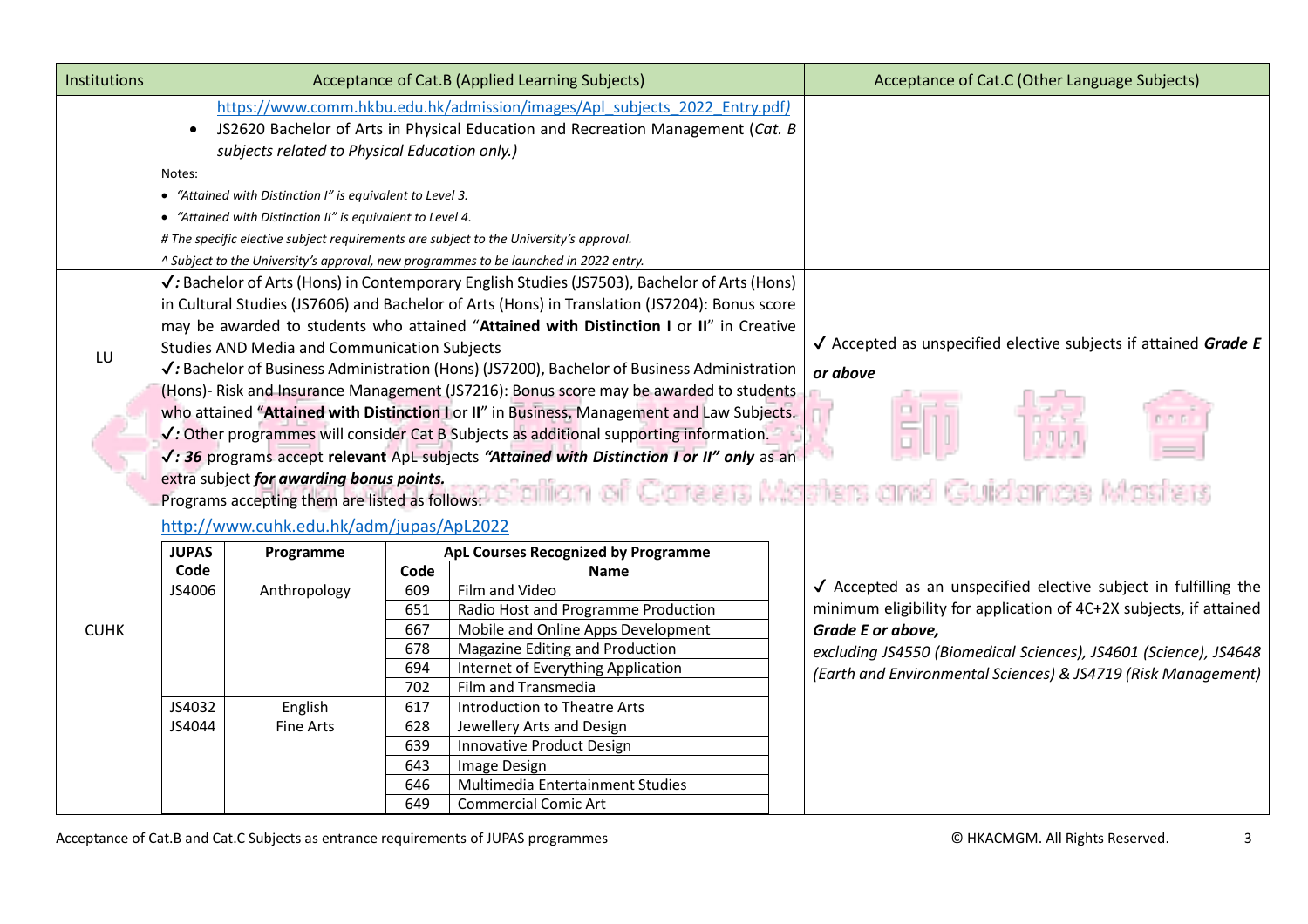| <b>Institutions</b> |        |                  |     | Acceptance of Cat.B (Applied Learning Subjects) | Acceptance of Cat.C (Other Language Subjects) |
|---------------------|--------|------------------|-----|-------------------------------------------------|-----------------------------------------------|
|                     |        |                  | 668 | <b>Interior Design</b>                          |                                               |
|                     |        |                  | 669 | <b>Computer Game and Animation Design</b>       |                                               |
|                     |        |                  | 676 | Fashion and Image Design                        |                                               |
|                     |        |                  | 690 | Jewellery and Accessories Design                |                                               |
|                     |        |                  | 701 | Display and Jewellery Design                    |                                               |
|                     |        |                  | 707 | Digital Comic Design and Production             |                                               |
|                     | JS4068 | Japanese Studies | 590 | <b>Sports Coaching and Management</b>           |                                               |
|                     |        |                  | 592 | Foundation in Chinese Medicine                  |                                               |
|                     |        |                  | 595 | Marketing in Global Trade                       |                                               |
|                     |        |                  | 596 | <b>Practical Accounting for SMEs</b>            |                                               |
|                     |        |                  | 597 | <b>Understanding Financial Services</b>         |                                               |
|                     |        |                  | 599 | Taking a Chance on Dance                        |                                               |
|                     |        |                  | 609 | Film and Video                                  |                                               |
|                     |        |                  | 610 | <b>Fundamental Cosmetology</b>                  |                                               |
|                     |        |                  | 611 | <b>Hospitality Services in Practice</b>         |                                               |
|                     |        |                  | 612 | Child Development and Care                      |                                               |
|                     |        |                  | 615 | <b>Hotel Operations</b>                         |                                               |
|                     |        |                  | 616 | <b>Western Cuisine</b>                          |                                               |
|                     |        |                  | 617 | <b>Introduction to Theatre Arts</b>             |                                               |
|                     |        |                  | 618 | <b>Health Care Practice</b>                     |                                               |
|                     |        |                  | 624 | <b>Automotive Technology</b>                    | Aasters and Guidance Masters                  |
|                     |        |                  | 627 | <b>Exercise Science and Health Fitness</b>      |                                               |
|                     |        |                  | 628 | Jewellery Arts and Design                       |                                               |
|                     |        |                  | 631 | Health and Beauty Keeping in TCM                |                                               |
|                     |        |                  | 639 | Innovative Product Design                       |                                               |
|                     |        |                  | 640 | <b>Aviation Studies</b>                         |                                               |
|                     |        |                  | 643 | Image Design                                    |                                               |
|                     |        |                  | 646 | Multimedia Entertainment Studies                |                                               |
|                     |        |                  | 649 | <b>Commercial Comic Art</b>                     |                                               |
|                     |        |                  | 650 | TV Infotainment Production                      |                                               |
|                     |        |                  | 651 | Radio Host and Programme Production             |                                               |
|                     |        |                  | 652 | <b>Purchasing and Merchandising</b>             |                                               |
|                     |        |                  | 653 | Retail Management                               |                                               |
|                     |        |                  | 654 | Understanding Hong Kong Law                     |                                               |
|                     |        |                  | 655 | <b>Events Planning and Operation</b>            |                                               |
|                     |        |                  | 656 | <b>Fundamental Health Care</b>                  |                                               |
|                     |        |                  | 657 | <b>Building Facilities Engineering</b>          |                                               |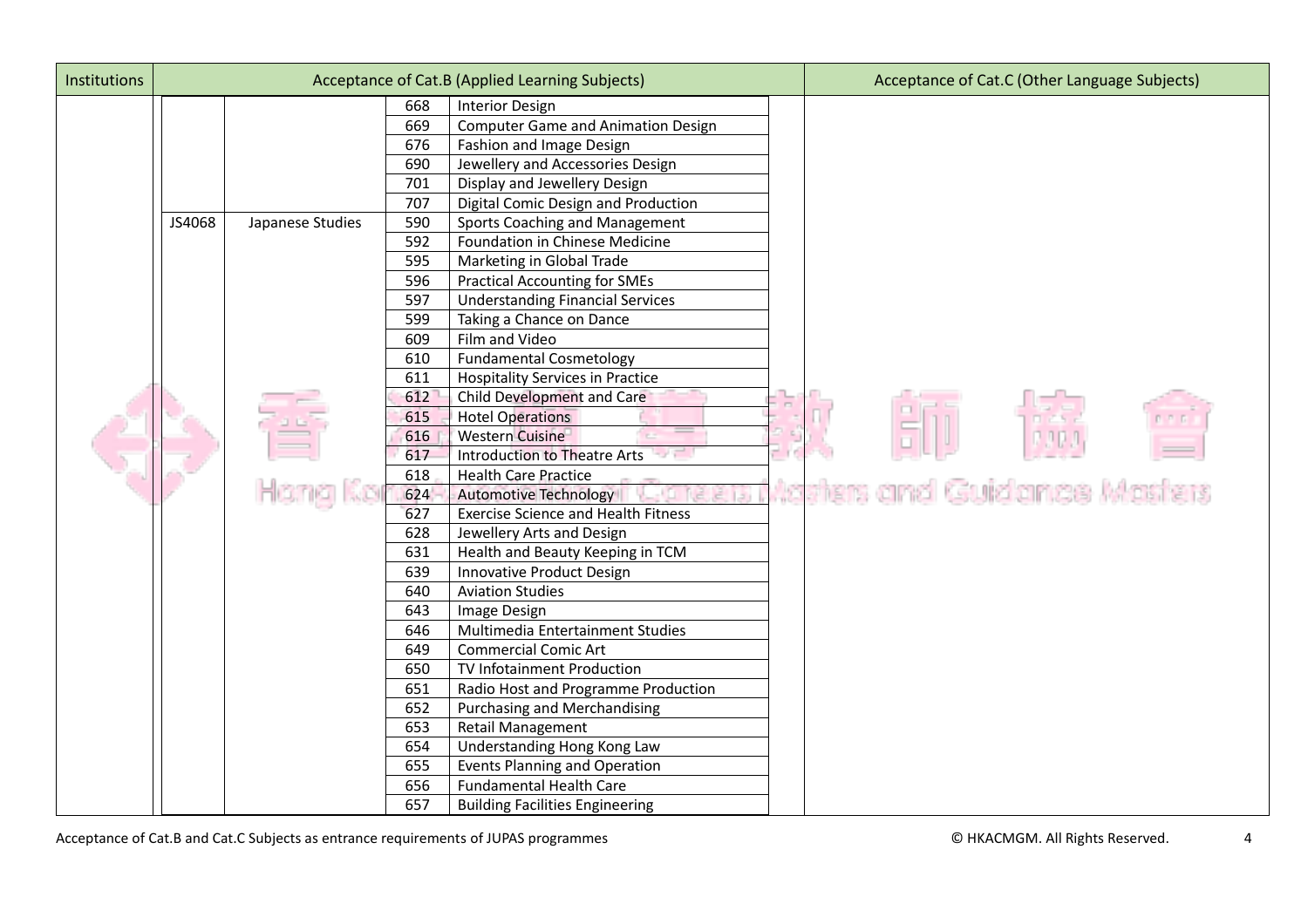| Institutions |  |     | Acceptance of Cat.B (Applied Learning Subjects) | Acceptance of Cat.C (Other Language Subjects) |
|--------------|--|-----|-------------------------------------------------|-----------------------------------------------|
|              |  | 658 | Electronic Product Design in Action             |                                               |
|              |  | 659 | <b>Environmental Engineering</b>                |                                               |
|              |  | 660 | <b>Medical Laboratory Science</b>               |                                               |
|              |  | 661 | <b>Public Relations and Advertising</b>         |                                               |
|              |  | 662 | Applied Psychology                              |                                               |
|              |  | 663 | Applied Business Research                       |                                               |
|              |  | 664 | <b>Practical Computerised Accounting</b>        |                                               |
|              |  | 665 | Child Care and Education                        |                                               |
|              |  | 666 | <b>Exploring Psychology</b>                     |                                               |
|              |  | 667 | Mobile and Online Apps Development              |                                               |
|              |  | 668 | <b>Interior Design</b>                          |                                               |
|              |  | 669 | <b>Computer Game and Animation Design</b>       |                                               |
|              |  | 670 | Introduction to Cantonese Opera                 |                                               |
|              |  | 671 | <b>Financial Markets and Operations</b>         |                                               |
|              |  | 672 | Law Enforcement in Hong Kong                    |                                               |
|              |  | 673 | Food and Beverage Operations                    |                                               |
|              |  | 674 | <b>Exercise and Fitness Coaching</b>            |                                               |
|              |  | 675 | <b>Building Technology</b>                      |                                               |
|              |  | 676 | <b>Fashion Image Design</b>                     |                                               |
|              |  | 677 | The Essentials of Theatre Arts                  |                                               |
|              |  | 678 | <b>Magazine Editing and Production</b>          | Adsters and Guidance Masters                  |
|              |  | 679 | New Media Communication Strategies              |                                               |
|              |  | 680 | Entrepreneurship for SME                        |                                               |
|              |  | 681 | Marketing and Online Promotion                  |                                               |
|              |  | 683 | <b>Electrical and Energy Engineering</b>        |                                               |
|              |  | 684 | <b>Computer Forensic Technology</b>             |                                               |
|              |  | 687 | <b>Accounting in Practice</b>                   |                                               |
|              |  | 688 | Pâtisserie and Café Operations                  |                                               |
|              |  | 689 | <b>Animal Care</b>                              |                                               |
|              |  | 690 | Jewellery and Accessories Design                |                                               |
|              |  | 691 | <b>Practical Psychology</b>                     |                                               |
|              |  | 692 | <b>Public Relations and Communication</b>       |                                               |
|              |  | 693 | Data Application for Business                   |                                               |
|              |  | 694 | Internet of Everything Application              |                                               |
|              |  | 697 | <b>Creative Advertising</b>                     |                                               |
|              |  | 698 | Railway Studies                                 |                                               |
|              |  | 701 | Display and Jewellery Design                    |                                               |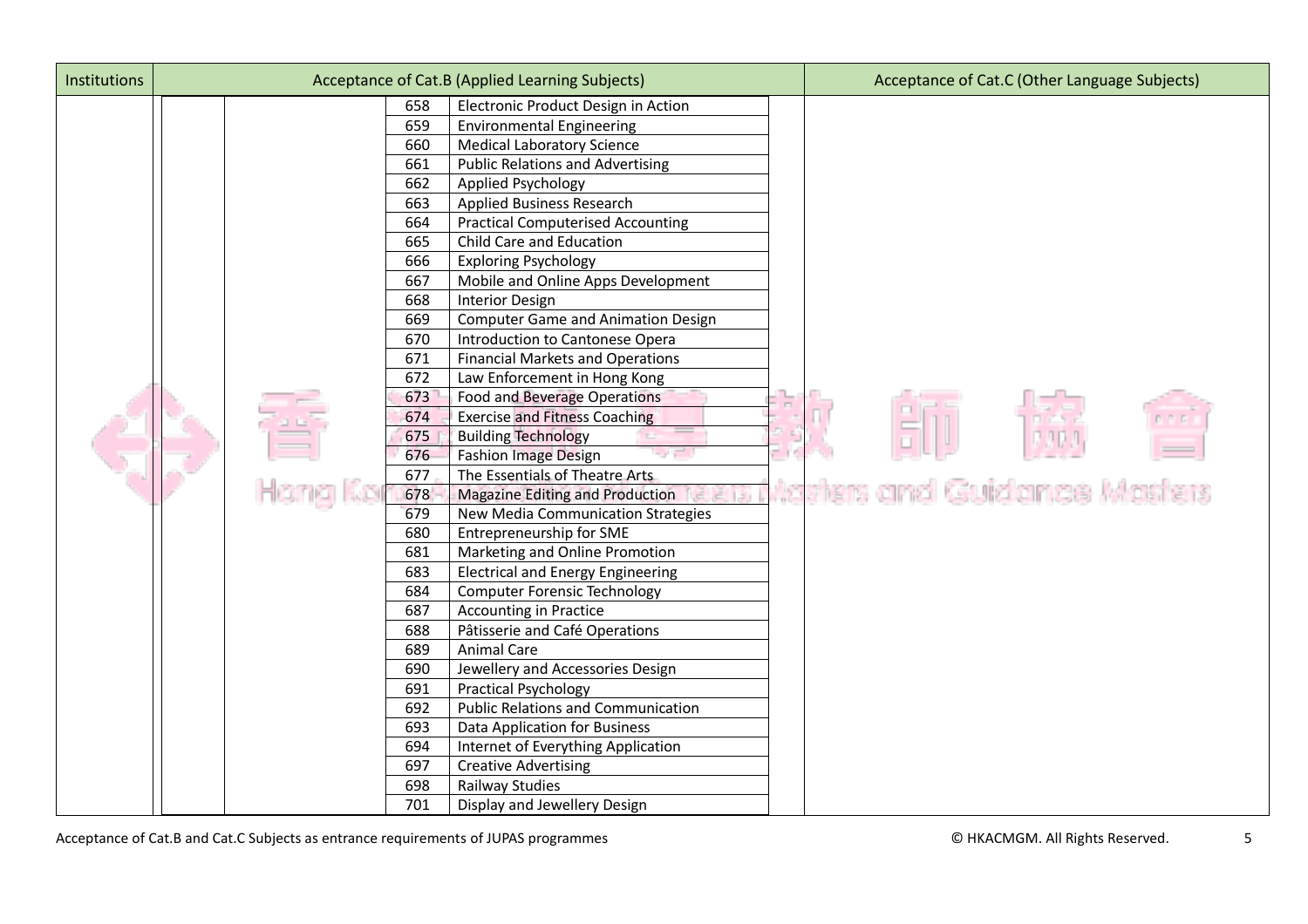| Institutions |        |                      |     | Acceptance of Cat.B (Applied Learning Subjects) | Acceptance of Cat.C (Other Language Subjects) |
|--------------|--------|----------------------|-----|-------------------------------------------------|-----------------------------------------------|
|              |        |                      | 702 | Film and Transmedia                             |                                               |
|              |        |                      | 703 | Accounting for e-Business                       |                                               |
|              |        |                      | 704 | Child Care and Development                      |                                               |
|              |        |                      | 705 | <b>Constructing Smart Cities</b>                |                                               |
|              | JS4111 | Theology             |     | All ApL courses                                 |                                               |
|              | JS4226 | Hospitality and Real | 595 | Marketing in Global Trade                       |                                               |
|              |        | Estate               | 597 | <b>Understanding Financial Services</b>         |                                               |
|              |        |                      | 609 | Film and Video                                  |                                               |
|              |        |                      | 611 | <b>Hospitality Services in Practice</b>         |                                               |
|              |        |                      | 615 | <b>Hotel Operations</b>                         |                                               |
|              |        |                      | 616 | <b>Western Cuisine</b>                          |                                               |
|              |        |                      | 640 | <b>Aviation Studies</b>                         |                                               |
|              |        |                      | 646 | Multimedia Entertainment Studies                |                                               |
|              |        |                      | 650 | TV Infotainment Production                      |                                               |
|              |        |                      | 651 | Radio Host and Programme Production             |                                               |
|              |        |                      | 655 | <b>Events Planning and Operation</b>            |                                               |
|              |        |                      | 661 | <b>Public Relations and Advertising</b>         |                                               |
|              |        |                      | 663 | <b>Applied Business Research</b>                |                                               |
|              |        |                      | 667 | Mobile and Online Apps Development              |                                               |
|              |        |                      | 669 | <b>Computer Game and Animation Design</b>       |                                               |
|              |        | Hona                 | 671 | <b>Financial Markets and Operations</b>         | Adsters and Guidance Masters                  |
|              |        |                      | 673 | Food and Beverage Operations                    |                                               |
|              |        |                      | 678 | Magazine Editing and Production                 |                                               |
|              |        |                      | 679 | New Media Communication Strategies              |                                               |
|              |        |                      | 680 | Entrepreneurship for SME                        |                                               |
|              |        |                      | 681 | Marketing and Online Promotion                  |                                               |
|              |        |                      | 688 | Pâtisserie and Café Operations                  |                                               |
|              |        |                      | 692 | <b>Public Relations and Communication</b>       |                                               |
|              |        |                      | 693 | Data Application for Business                   |                                               |
|              |        |                      | 694 | Internet of Everything Application              |                                               |
|              |        |                      | 697 | <b>Creative Advertising</b>                     |                                               |
|              |        |                      | 698 | Railway Studies                                 |                                               |
|              |        |                      | 702 | Film and Transmedia                             |                                               |
|              |        |                      | 706 | <b>Tech Basics</b>                              |                                               |
|              |        |                      | 707 | Digital Comic Design and Production             |                                               |
|              |        |                      | 708 | PR and Multimedia Communication                 |                                               |
|              |        |                      | 709 | <b>Airport Passenger Terminal Operations</b>    |                                               |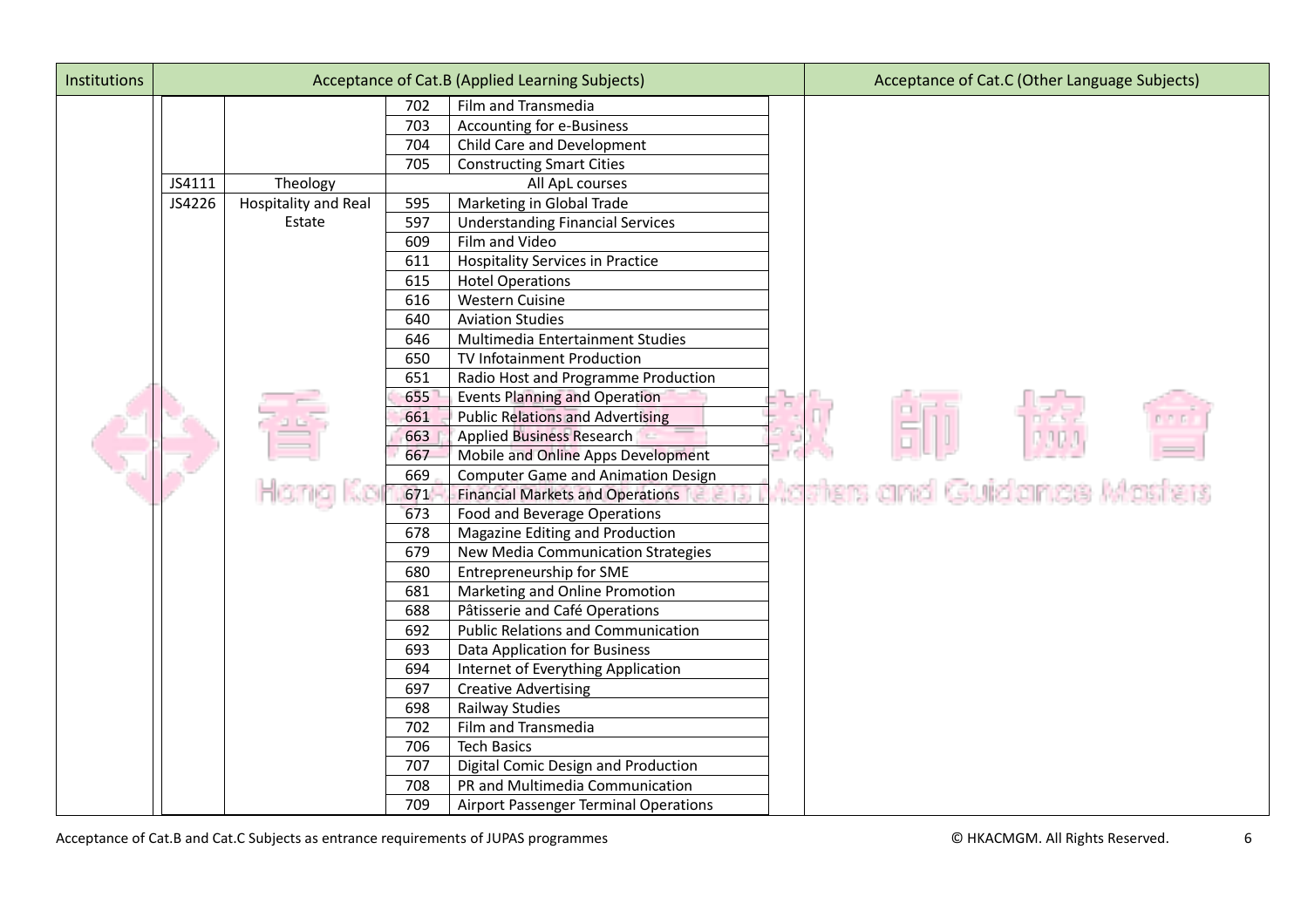| <b>Institutions</b> |        |                             |     | Acceptance of Cat.B (Applied Learning Subjects) | Acceptance of Cat.C (Other Language Subjects) |
|---------------------|--------|-----------------------------|-----|-------------------------------------------------|-----------------------------------------------|
|                     | JS4238 | Insurance, Financial        | 595 | Marketing in Global Trade                       |                                               |
|                     |        | and                         | 596 | <b>Practical Accounting for SMEs</b>            |                                               |
|                     |        | <b>Actuarial Analysis</b>   | 597 | <b>Understanding Financial Services</b>         |                                               |
|                     |        |                             | 663 | Applied Business Research                       |                                               |
|                     |        |                             | 664 | <b>Practical Computerised Accounting</b>        |                                               |
|                     |        |                             | 671 | <b>Financial Markets and Operations</b>         |                                               |
|                     |        |                             | 687 | <b>Accounting in Practice</b>                   |                                               |
|                     |        |                             | 693 | Data Application for Business                   |                                               |
|                     |        |                             | 703 | Accounting for e-Business                       |                                               |
|                     | JS4240 | Professional                | 596 | <b>Practical Accounting for SMEs</b>            |                                               |
|                     |        | Accountancy                 | 664 | <b>Practical Computerised Accounting</b>        |                                               |
|                     |        |                             | 687 | <b>Accounting in Practice</b>                   |                                               |
|                     |        |                             | 703 | Accounting for e-Business                       |                                               |
|                     | JS4252 | <b>Quantitative Finance</b> | 595 | Marketing in Global Trade                       |                                               |
|                     |        |                             | 596 | <b>Practical Accounting for SMEs</b>            |                                               |
|                     |        |                             | 597 | <b>Understanding Financial Services</b>         |                                               |
|                     |        |                             | 663 | <b>Applied Business Research</b>                |                                               |
|                     |        |                             | 664 | <b>Practical Computerised Accounting</b>        |                                               |
|                     |        |                             | 687 | <b>Accounting in Practice</b>                   |                                               |
|                     |        |                             | 703 | Accounting for e-Business                       |                                               |
|                     | JS4276 | <b>Quantitative Finance</b> | 595 | Marketing in Global Trade                       | sters and Guidance Masters                    |
|                     |        | and                         | 596 | <b>Practical Accounting for SMEs</b>            |                                               |
|                     |        | Risk Management             | 597 | <b>Understanding Financial Services</b>         |                                               |
|                     |        | Science                     | 663 | Applied Business Research                       |                                               |
|                     |        |                             | 664 | <b>Practical Computerised Accounting</b>        |                                               |
|                     |        |                             | 687 | <b>Accounting in Practice</b>                   |                                               |
|                     |        |                             | 703 | Accounting for e-Business                       |                                               |
|                     | JS4343 | BA (English Studies)        | 662 | Applied Psychology                              |                                               |
|                     |        | and BEd (English            | 666 | <b>Exploring Psychology</b>                     |                                               |
|                     |        | Language Education)         | 691 | <b>Practical Psychology</b>                     |                                               |
|                     | JS4372 | <b>BEd in Early</b>         | 612 | Child Development and Care                      |                                               |
|                     |        | <b>Childhood Education</b>  | 665 | Child Care and Education                        |                                               |
|                     |        |                             | 704 | Child Care and Development                      |                                               |
|                     | JS4386 | Learning Design and         | 609 | Film and Video                                  |                                               |
|                     | #      | Technology                  | 639 | Innovative Product Design                       |                                               |
|                     |        |                             | 669 | <b>Computer Game and Animation Design</b>       |                                               |
|                     | JS4408 | <b>BEng in Mechanical</b>   | 624 | Automotive Technology                           |                                               |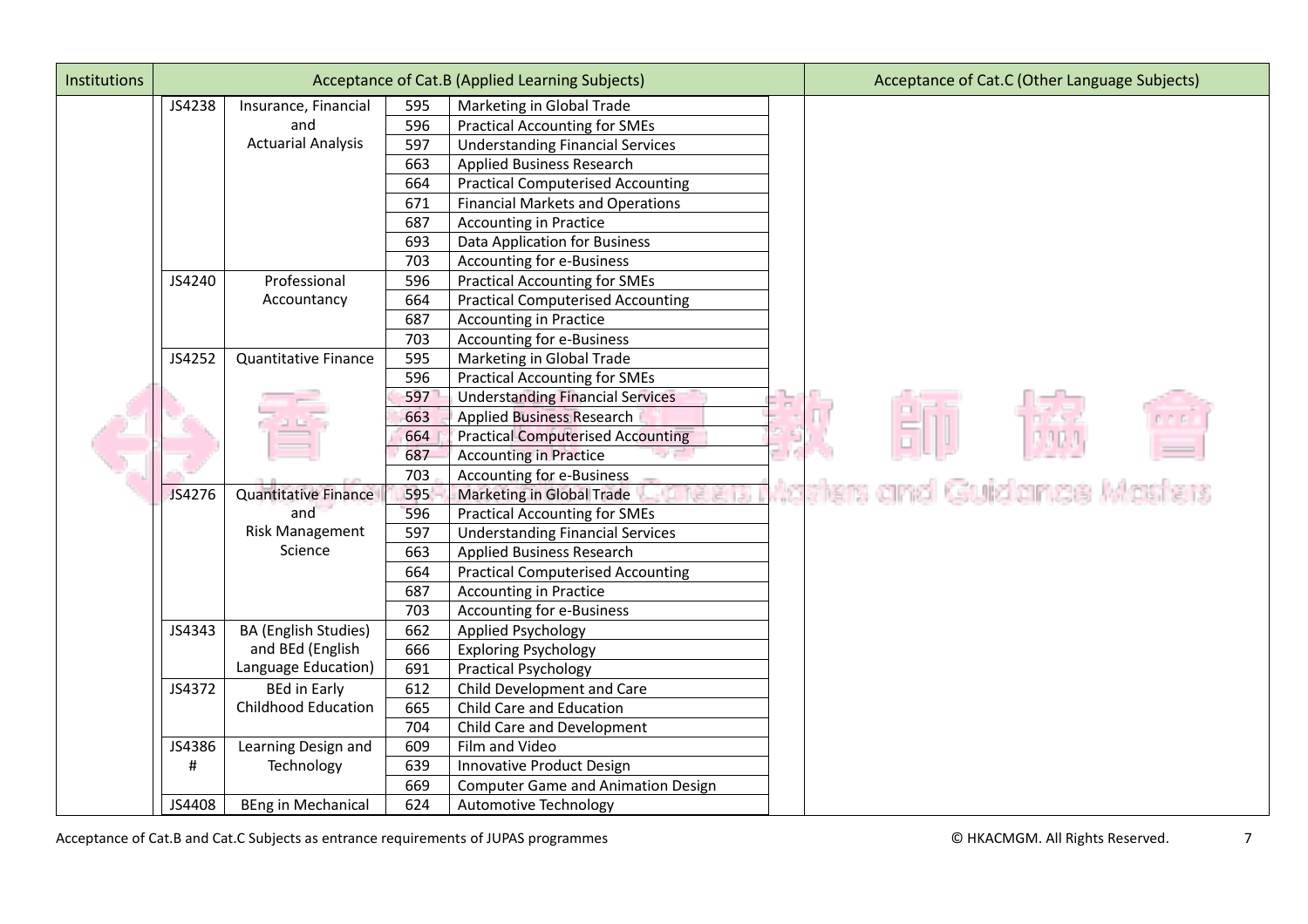| <b>Institutions</b> |        |                           |            | Acceptance of Cat.B (Applied Learning Subjects)                                 | Acceptance of Cat.C (Other Language Subjects) |
|---------------------|--------|---------------------------|------------|---------------------------------------------------------------------------------|-----------------------------------------------|
|                     |        | and                       | 639        | <b>Innovative Product Design</b>                                                |                                               |
|                     |        | Automation                | 640        | <b>Aviation Studies</b>                                                         |                                               |
|                     |        | Engineering               | 657        | <b>Building Facilities Engineering</b>                                          |                                               |
|                     |        |                           | 658        | Electronic Product Design in Action                                             |                                               |
|                     |        |                           | 659        | <b>Environmental Engineering</b>                                                |                                               |
|                     |        |                           | 675        | <b>Building Technology</b>                                                      |                                               |
|                     |        |                           | 680        | Entrepreneurship for SME                                                        |                                               |
|                     |        |                           | 683        | <b>Electrical and Energy Engineering</b>                                        |                                               |
|                     |        |                           | 694        | Internet of Everything Application                                              |                                               |
|                     |        |                           | 698        | Railway Studies                                                                 |                                               |
|                     |        |                           | 705        | <b>Constructing Smart Cities</b>                                                |                                               |
|                     |        |                           | 706        | <b>Tech Basics</b>                                                              |                                               |
|                     | JS4412 | <b>Computer Science</b>   | 667        | Mobile and Online Apps Development                                              |                                               |
|                     |        | and Engineering           | 684        | <b>Computer Forensic Technology</b>                                             |                                               |
|                     |        |                           | 694        | Internet of Everything Application                                              |                                               |
|                     |        |                           | 706        | <b>Tech Basics</b>                                                              |                                               |
|                     | JS4428 | <b>BEng in Financial</b>  | 595        | Marketing in Global Trade                                                       |                                               |
|                     |        | Technology                | 596        | <b>Practical Accounting for SMEs</b>                                            |                                               |
|                     |        |                           | 597        | <b>Understanding Financial Services</b>                                         |                                               |
|                     |        |                           | 654        | Understanding Hong Kong Law                                                     |                                               |
|                     |        | Hong Ko                   | 663        | <b>Applied Business Research</b>                                                | Adsters and Guidance Masters                  |
|                     |        |                           | 664        | <b>Practical Computerised Accounting</b>                                        |                                               |
|                     |        |                           | 667        | Mobile and Online Apps Development                                              |                                               |
|                     |        |                           | 669        | <b>Computer Game and Animation Design</b>                                       |                                               |
|                     |        |                           | 671        | <b>Financial Markets and Operations</b>                                         |                                               |
|                     |        |                           | 672        | Law Enforcement in Hong Kong                                                    |                                               |
|                     |        |                           | 680        | Entrepreneurship for SME                                                        |                                               |
|                     |        |                           | 681        | Marketing and Online Promotion                                                  |                                               |
|                     |        |                           | 684        | <b>Computer Forensic Technology</b>                                             |                                               |
|                     |        |                           | 687        | <b>Accounting in Practice</b>                                                   |                                               |
|                     |        |                           | 693        | <b>Data Application for Business</b>                                            |                                               |
|                     |        |                           | 694        | Internet of Everything Application                                              |                                               |
|                     |        |                           | 703        | Accounting for e-Business                                                       |                                               |
|                     | JS4434 | <b>BEng in Electronic</b> | 705<br>595 | <b>Constructing Smart Cities</b>                                                |                                               |
|                     |        |                           | 596        | Marketing in Global Trade                                                       |                                               |
|                     |        | Engineering               | 597        | <b>Practical Accounting for SMEs</b><br><b>Understanding Financial Services</b> |                                               |
|                     |        |                           |            |                                                                                 |                                               |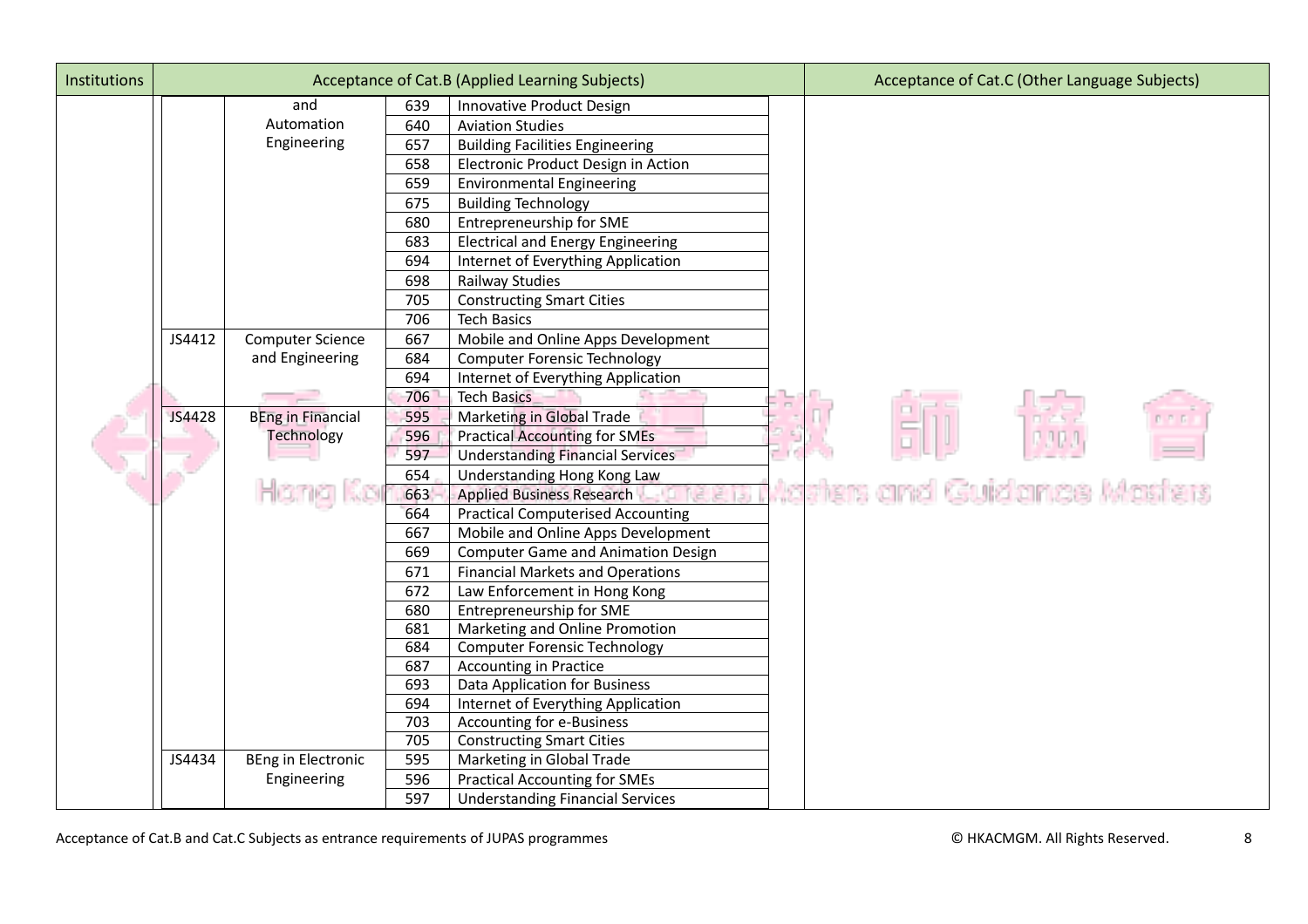| Institutions |        |                            |     | Acceptance of Cat.B (Applied Learning Subjects) | Acceptance of Cat.C (Other Language Subjects) |
|--------------|--------|----------------------------|-----|-------------------------------------------------|-----------------------------------------------|
|              |        |                            | 624 | <b>Automotive Technology</b>                    |                                               |
|              |        |                            | 640 | <b>Aviation Studies</b>                         |                                               |
|              |        |                            | 652 | Purchasing and Merchandising                    |                                               |
|              |        |                            | 653 | <b>Retail Management</b>                        |                                               |
|              |        |                            | 654 | Understanding Hong Kong Law                     |                                               |
|              |        |                            | 657 | <b>Building Facilities Engineering</b>          |                                               |
|              |        |                            | 658 | Electronic Production Design in Action          |                                               |
|              |        |                            | 659 | <b>Environmental Engineering</b>                |                                               |
|              |        |                            | 663 | Applied Business Research                       |                                               |
|              |        |                            | 664 | <b>Practical Computerised Accounting</b>        |                                               |
|              |        |                            | 667 | Mobile and Online Apps Development              |                                               |
|              |        |                            | 669 | <b>Computer Game and Animation Design</b>       |                                               |
|              |        |                            | 675 | <b>Building Technology</b>                      |                                               |
|              |        |                            | 679 | New Media Communication Strategies              |                                               |
|              |        |                            | 680 | Entrepreneurship for SME                        |                                               |
|              |        |                            | 683 | <b>Electronic and Energy Engineering</b>        |                                               |
|              |        |                            | 684 | <b>Computer Forensic Technology</b>             |                                               |
|              |        |                            | 694 | Internet of Everything Application              |                                               |
|              |        |                            | 705 | <b>Constructing Smart Cities</b>                |                                               |
|              |        |                            | 706 | <b>Tech Basics</b>                              |                                               |
|              | JS4446 | Information                | 658 | Electronic Product Design in Action             | Aasters and Guidance Masters                  |
|              |        | Engineering                | 667 | Mobile and Online Apps Development              |                                               |
|              |        |                            | 683 | <b>Electrical and Energy Engineering</b>        |                                               |
|              |        |                            | 684 | <b>Computer Forensic Technology</b>             |                                               |
|              | JS4458 | <b>Systems Engineering</b> | 597 | <b>Understanding Financial Services</b>         |                                               |
|              |        | and                        | 615 | <b>Hotel Operations</b>                         |                                               |
|              |        | Engineering                | 640 | <b>Aviation Studies</b>                         |                                               |
|              |        | Management                 | 652 | <b>Purchasing and Merchandising</b>             |                                               |
|              |        |                            | 653 | Retail Management                               |                                               |
|              |        |                            | 662 | Applied Psychology                              |                                               |
|              |        |                            | 663 | Applied Business Research                       |                                               |
|              |        |                            | 666 | <b>Exploring Psychology</b>                     |                                               |
|              |        |                            | 667 | Mobile and Online Apps Development              |                                               |
|              |        |                            | 669 | <b>Computer Game and Animation Design</b>       |                                               |
|              |        |                            | 671 | <b>Financial Markets and Operations</b>         |                                               |
|              |        |                            | 673 | Food and Beverage Operations                    |                                               |
|              |        |                            | 680 | <b>Entrepreneurship for SME</b>                 |                                               |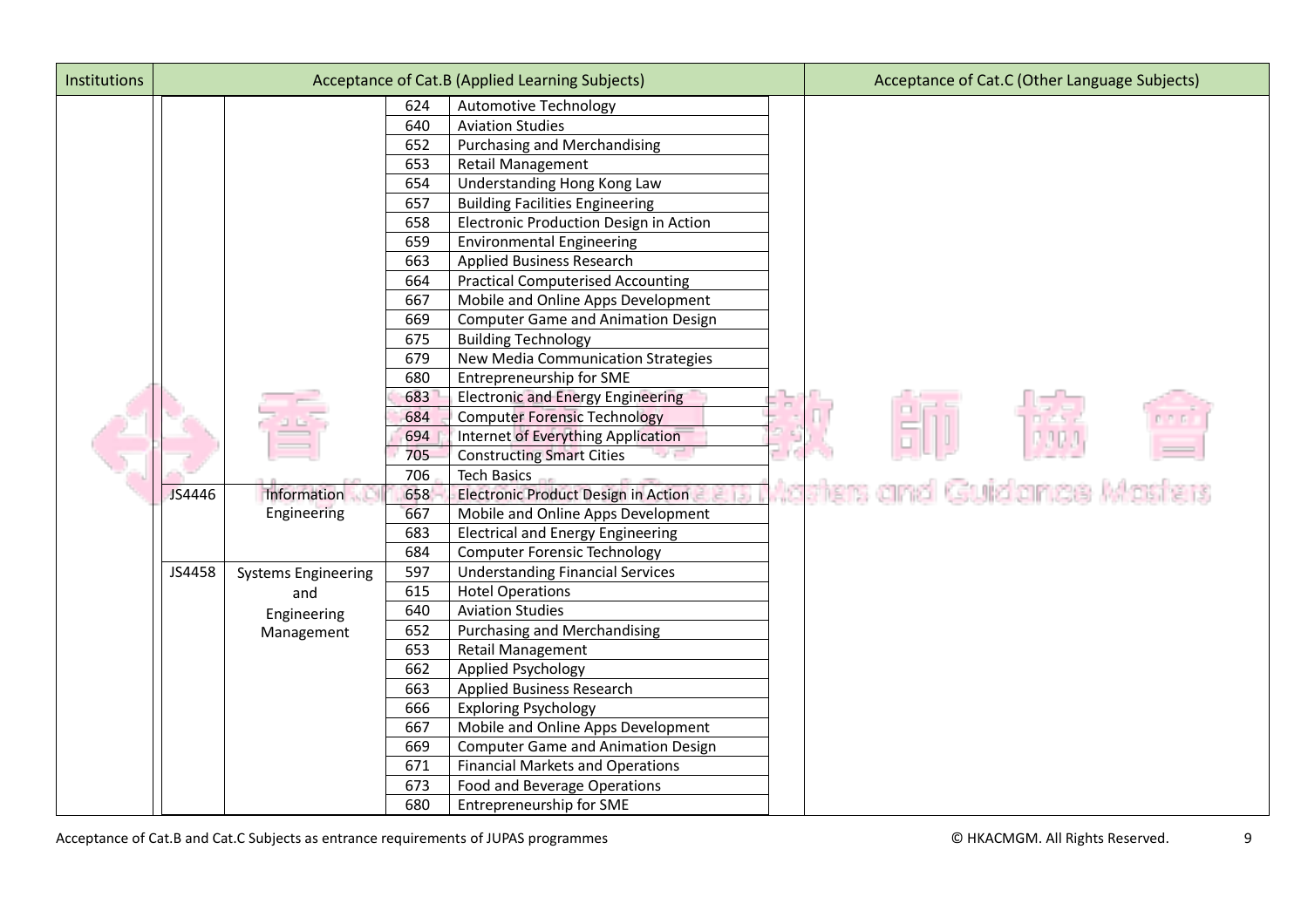| Institutions |        |                            |     | Acceptance of Cat.B (Applied Learning Subjects) | Acceptance of Cat.C (Other Language Subjects) |
|--------------|--------|----------------------------|-----|-------------------------------------------------|-----------------------------------------------|
|              |        |                            | 684 | <b>Computer Forensic Technology</b>             |                                               |
|              |        |                            | 691 | <b>Practical Psychology</b>                     |                                               |
|              |        |                            | 693 | Data Application for Business                   |                                               |
|              |        |                            | 694 | Internet of Everything Application              |                                               |
|              |        |                            | 698 | Railway Studies                                 |                                               |
|              |        |                            | 705 | <b>Constructing Smart Cities</b>                |                                               |
|              | JS4460 | <b>BEng in Biomedical</b>  | 618 | <b>Health Care Practice</b>                     |                                               |
|              |        | Engineering                | 656 | <b>Fundamental Health Care</b>                  |                                               |
|              |        |                            | 660 | <b>Medical Laboratory Science</b>               |                                               |
|              |        |                            | 680 | Entrepreneurship for SME                        |                                               |
|              | JS4462 | BEng in Energy and         | 624 | <b>Automotive Technology</b>                    |                                               |
|              |        | Environmental              | 654 | Understanding Hong Kong Law                     |                                               |
|              |        | Engineering                | 657 | <b>Building Facilities Engineering</b>          |                                               |
|              |        |                            | 658 | Electronic Production Design in Action          |                                               |
|              |        |                            | 659 | <b>Environmental Engineering</b>                |                                               |
|              |        |                            | 675 | <b>Building Technology</b>                      |                                               |
|              |        |                            | 679 | <b>New Media Communication Strategies</b>       |                                               |
|              |        |                            | 680 | <b>Entrepreneurship for SME</b>                 |                                               |
|              |        |                            | 683 | <b>Electrical and Energy Engineering</b>        |                                               |
|              |        |                            | 694 | Internet of Everything Application              |                                               |
|              |        |                            | 705 | <b>Constructing Smart Cities</b>                | Aasters and Guidance Masters                  |
|              | JS4513 | <b>Nursing</b>             | 618 | <b>Health Care Practice</b>                     |                                               |
|              |        |                            | 656 | <b>Fundamental Health Care</b>                  |                                               |
|              | JS4537 | <b>Public Health</b>       | 618 | <b>Health Care Practice</b>                     |                                               |
|              |        |                            | 656 | <b>Fundamental Health Care</b>                  |                                               |
|              | JS4542 | <b>Chinese Medicine</b>    | 592 | Foundation in Chinese Medicine                  |                                               |
|              |        |                            | 631 | Health and Beauty Keeping in TCM                |                                               |
|              | JS4550 | <b>Biomedical Sciences</b> | 592 | Foundation in Chinese Medicine                  |                                               |
|              |        |                            | 595 | Marketing in Global Trade                       |                                               |
|              |        |                            | 618 | <b>Health Care Practice</b>                     |                                               |
|              |        |                            | 654 | Understanding Hong Kong Law                     |                                               |
|              |        |                            | 656 | <b>Fundamental Health Care</b>                  |                                               |
|              |        |                            | 660 | <b>Medical Laboratory Science</b>               |                                               |
|              |        |                            | 663 | Applied Business Research                       |                                               |
|              |        |                            | 680 | Entrepreneurship for SME                        |                                               |
|              | JS4601 | Science                    | 627 | <b>Exercise Science and Health Fitness</b>      |                                               |
|              |        |                            | 660 | <b>Medical Laboratory Science</b>               |                                               |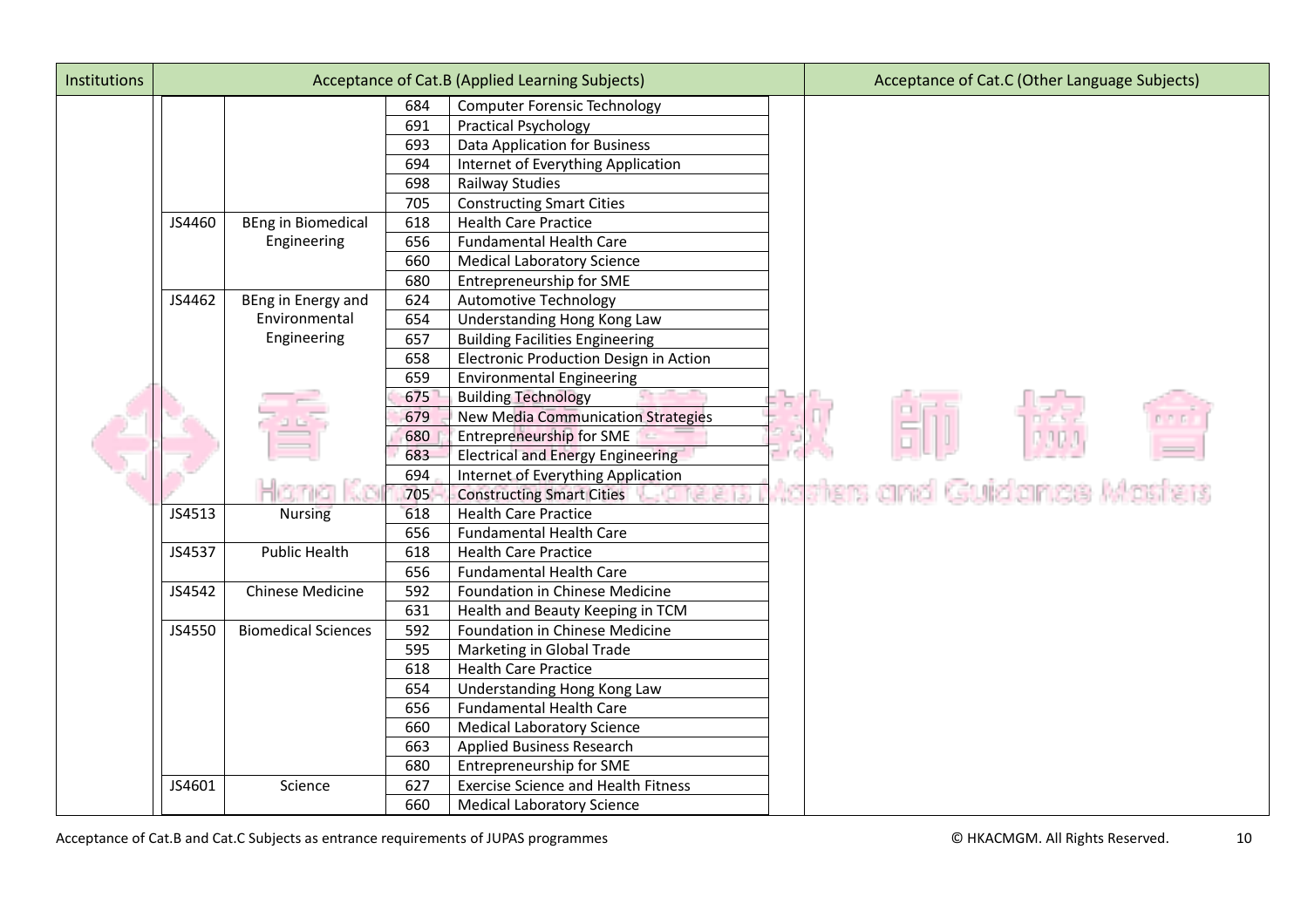| <b>Institutions</b> |        |                        |     | Acceptance of Cat.B (Applied Learning Subjects) | Acceptance of Cat.C (Other Language Subjects) |
|---------------------|--------|------------------------|-----|-------------------------------------------------|-----------------------------------------------|
|                     | JS4719 | <b>Risk Management</b> | 663 | Applied Business Research                       |                                               |
|                     |        | Science                | 671 | <b>Financial Markets and Operations</b>         |                                               |
|                     |        |                        | 693 | <b>Business Data Analysis</b>                   |                                               |
|                     |        |                        | 703 | Accounting for e-Business                       |                                               |
|                     | JS4725 | Biotechnology,         | 592 | Foundation in Chinese Medicine                  |                                               |
|                     | #      | Entrepreneurship and   | 595 | Marketing in Global Trade                       |                                               |
|                     |        | Healthcare             | 618 | <b>Health Care Practice</b>                     |                                               |
|                     |        | Management             | 627 | <b>Exercise Science and Health Fitness</b>      |                                               |
|                     |        |                        | 654 | Understanding Hong Kong Law                     |                                               |
|                     |        |                        | 656 | <b>Fundamental Health Care</b>                  |                                               |
|                     |        |                        | 660 | <b>Medical Laboratory Science</b>               |                                               |
|                     |        |                        | 663 | <b>Applied Business Research</b>                |                                               |
|                     |        |                        | 680 | Entrepreneurship for SME                        |                                               |
|                     | JS4801 | Social Science         | 595 | Marketing in Global Trade                       |                                               |
|                     |        |                        | 596 | <b>Practical Accounting for SMEs</b>            |                                               |
|                     |        |                        | 597 | <b>Understanding Financial Services</b>         |                                               |
|                     |        |                        | 609 | Film and Video                                  |                                               |
|                     |        |                        | 617 | <b>Introduction to Theatre Arts</b>             |                                               |
|                     |        |                        | 624 | <b>Automotive Technology</b>                    |                                               |
|                     |        |                        | 628 | Jewellery Arts and Design                       |                                               |
|                     |        |                        | 639 | <b>Innovative Product Design</b>                | Aasters and Guidance Masters                  |
|                     |        |                        | 640 | <b>Aviation Studies</b>                         |                                               |
|                     |        |                        | 643 | Image Design                                    |                                               |
|                     |        |                        | 646 | Multimedia Entertainment Studies                |                                               |
|                     |        |                        | 650 | TV Infotainment Production                      |                                               |
|                     |        |                        | 651 | Radio Host and Programme Production             |                                               |
|                     |        |                        | 654 | Understanding Hong Kong Law                     |                                               |
|                     |        |                        | 657 | <b>Building Facilities Engineering</b>          |                                               |
|                     |        |                        | 658 | Electronic Product Design in Action             |                                               |
|                     |        |                        | 659 | <b>Environmental Engineering</b>                |                                               |
|                     |        |                        | 661 | <b>Public Relations and Advertising</b>         |                                               |
|                     |        |                        | 662 | Applied Psychology                              |                                               |
|                     |        |                        | 666 | <b>Exploring Psychology</b>                     |                                               |
|                     |        |                        | 668 | <b>Interior Design</b>                          |                                               |
|                     |        |                        | 669 | <b>Computer Game and Animation Design</b>       |                                               |
|                     |        |                        | 672 | Law Enforcement in Hong Kong                    |                                               |
|                     |        |                        | 675 | <b>Building Technology</b>                      |                                               |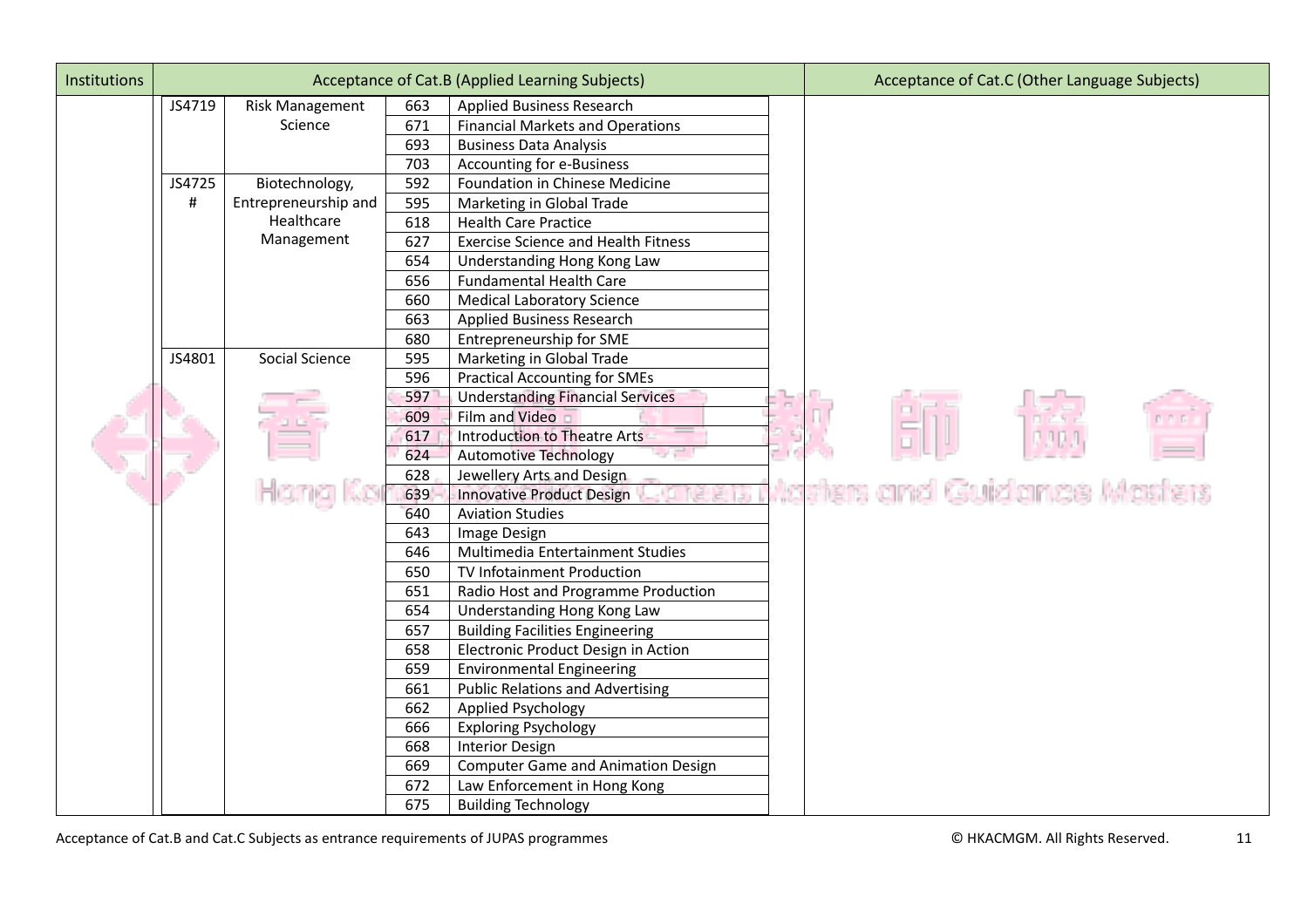| <b>Institutions</b> |        |                              |     | Acceptance of Cat.B (Applied Learning Subjects) | Acceptance of Cat.C (Other Language Subjects) |
|---------------------|--------|------------------------------|-----|-------------------------------------------------|-----------------------------------------------|
|                     |        |                              | 676 | <b>Fashion Image Design</b>                     |                                               |
|                     |        |                              | 678 | Magazine Editing and Production                 |                                               |
|                     |        |                              | 679 | New Media Communication Strategies              |                                               |
|                     |        |                              | 691 | <b>Practical Psychology</b>                     |                                               |
|                     |        |                              | 692 | <b>Public Relations and Communication</b>       |                                               |
|                     |        |                              | 697 | <b>Creative Advertising</b>                     |                                               |
|                     |        |                              | 701 | Display and Jewellery Design                    |                                               |
|                     |        |                              | 702 | Film and Transmedia                             |                                               |
|                     |        |                              | 705 | <b>Constructing Smart Cities</b>                |                                               |
|                     |        |                              | 708 | PR and Multimedia Communication                 |                                               |
|                     | JS4812 | <b>Architectural Studies</b> | 609 | Film and Video                                  |                                               |
|                     |        |                              | 617 | Introduction to Theatre Arts                    |                                               |
|                     |        |                              | 624 | Automotive Technology                           |                                               |
|                     |        |                              | 628 | Jewellery Arts and Design                       |                                               |
|                     |        |                              | 639 | Innovative Product Design                       |                                               |
|                     |        |                              | 640 | <b>Aviation Studies</b>                         |                                               |
|                     |        |                              | 643 | Image Design                                    |                                               |
|                     |        |                              | 646 | Multimedia Entertainment Studies                |                                               |
|                     |        |                              | 657 | <b>Building Facilities Engineering</b>          |                                               |
|                     |        |                              | 658 | Electronic Product Design in Action             |                                               |
|                     |        |                              | 659 | <b>Environmental Engineering</b>                | Adsters and Guidance Masters                  |
|                     |        |                              | 667 | Mobile and Online Apps Development              |                                               |
|                     |        |                              | 668 | <b>Interior Design</b>                          |                                               |
|                     |        |                              | 669 | <b>Computer Game and Animation Design</b>       |                                               |
|                     |        |                              | 675 | <b>Building Technology</b>                      |                                               |
|                     |        |                              | 676 | <b>Fashion Image Design</b>                     |                                               |
|                     |        |                              | 678 | Magazine Editing and Production                 |                                               |
|                     |        |                              | 679 | New Media Communication Strategies              |                                               |
|                     |        |                              | 684 | <b>Computer Forensic Technology</b>             |                                               |
|                     |        |                              | 692 | <b>Public Relations and Communication</b>       |                                               |
|                     |        |                              | 694 | Internet of Everything Application              |                                               |
|                     |        |                              | 697 | <b>Creative Advertising</b>                     |                                               |
|                     |        |                              | 701 | Display and Jewellery Design                    |                                               |
|                     |        |                              | 702 | Film and Transmedia                             |                                               |
|                     |        |                              | 705 | <b>Constructing Smart Cities</b>                |                                               |
|                     |        |                              | 706 | <b>Tech Basics</b>                              |                                               |
|                     |        |                              | 707 | Digital Comic Design and Production             |                                               |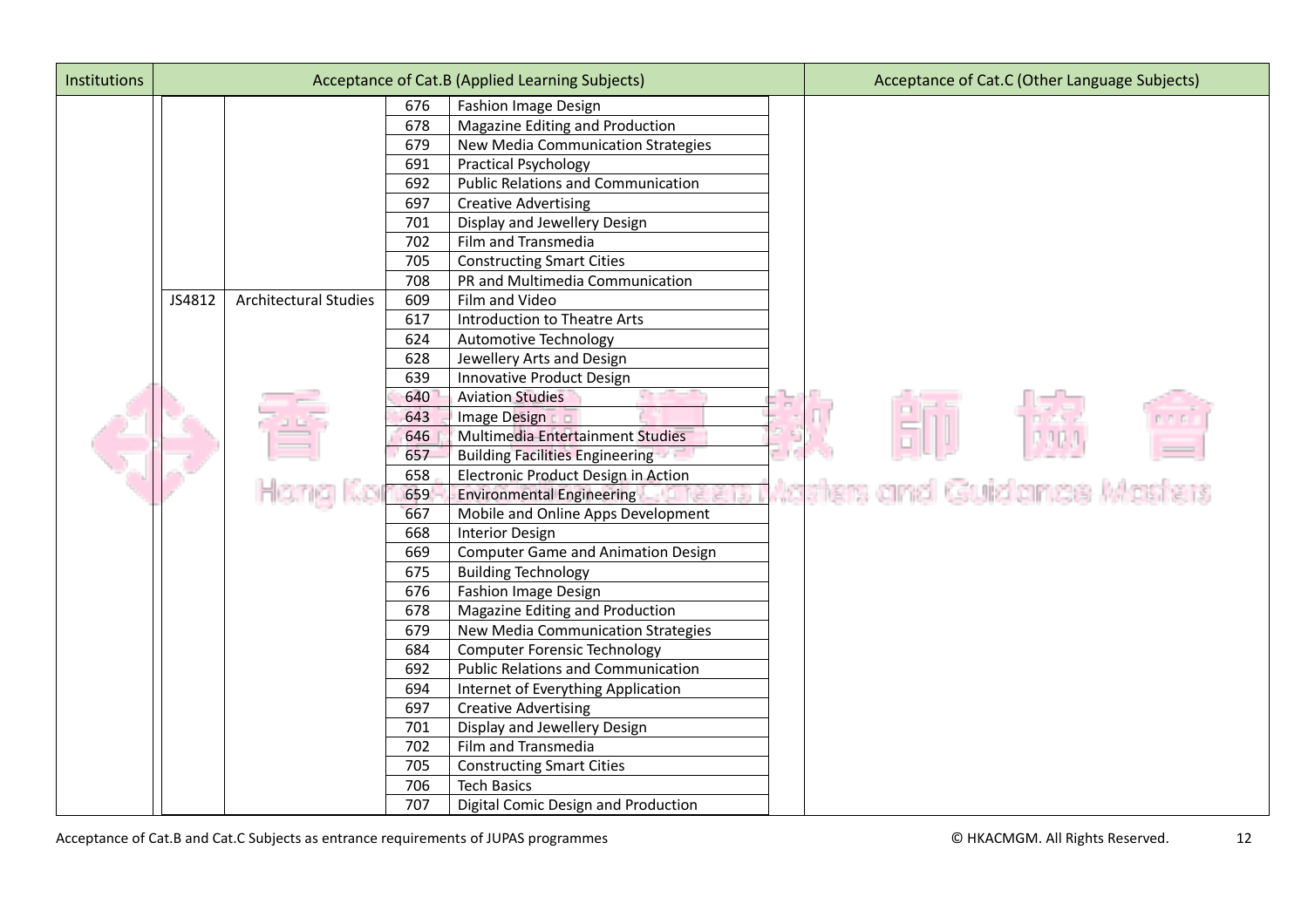| Institutions | Acceptance of Cat.B (Applied Learning Subjects)                                                   |                                                         |     |                                           | Acceptance of Cat.C (Other Language Subjects)                     |
|--------------|---------------------------------------------------------------------------------------------------|---------------------------------------------------------|-----|-------------------------------------------|-------------------------------------------------------------------|
|              |                                                                                                   |                                                         | 708 | PR and Multimedia Communication           |                                                                   |
|              | JS4838                                                                                            | <b>Urban Studies</b>                                    |     | All ApL Courses                           |                                                                   |
|              | JS4848                                                                                            | Government and                                          | 595 | Marketing in Global Trade                 |                                                                   |
|              |                                                                                                   | <b>Public Administration</b>                            | 596 | <b>Practical Accounting for SMEs</b>      |                                                                   |
|              |                                                                                                   |                                                         | 597 | <b>Understanding Financial Services</b>   |                                                                   |
|              |                                                                                                   |                                                         | 654 | Understanding Hong Kong Law               |                                                                   |
|              |                                                                                                   |                                                         | 672 | Law Enforcement in Hong Kong              |                                                                   |
|              | JS4862                                                                                            | Psychology                                              | 662 | Applied Psychology                        |                                                                   |
|              |                                                                                                   |                                                         | 691 | <b>Practical Psychology</b>               |                                                                   |
|              | JS4874                                                                                            | Social Work                                             |     | All ApL Courses                           |                                                                   |
|              | JS4886                                                                                            | Sociology                                               |     | All ApL courses                           |                                                                   |
|              | JS4893                                                                                            | Data Science and                                        | 654 | Understanding Hong Kong Law               |                                                                   |
|              |                                                                                                   | <b>Policy Studies</b>                                   | 659 | <b>Environmental Engineering</b>          |                                                                   |
|              |                                                                                                   |                                                         | 663 | Applied Business Research                 |                                                                   |
|              |                                                                                                   |                                                         | 667 | Mobile and Online Apps Development        |                                                                   |
|              |                                                                                                   |                                                         | 672 | Law Enforcement in Hong Kong              |                                                                   |
|              |                                                                                                   |                                                         | 679 | <b>New Media Communication Strategies</b> |                                                                   |
|              |                                                                                                   |                                                         | 680 | <b>Entrepreneurship for SME</b>           |                                                                   |
|              |                                                                                                   |                                                         | 692 | <b>Public Relations and Communication</b> |                                                                   |
|              |                                                                                                   |                                                         | 693 | <b>Business Data Analysis</b>             |                                                                   |
|              |                                                                                                   |                                                         | 694 | Internet of Everything Application        | sters and Guidance Masters                                        |
|              |                                                                                                   | # New programmes offer in 2022-23, subject to approval. |     |                                           |                                                                   |
|              |                                                                                                   | Acceptability is correlated to the level attained:      |     |                                           |                                                                   |
|              | √"Attained with Distinction / Distinction I / Distinction II" will be regarded as having met      |                                                         |     |                                           |                                                                   |
|              | the requirement of an elective subject. "Attained with Distinction / Distinction I" are           |                                                         |     |                                           | √Accepted as unspecified elective subjects if attained Grade E or |
|              | comparable to Level 3 while "Attained with Distinction II" is comparable to Level 4.              |                                                         |     |                                           | above                                                             |
| <b>EdUHK</b> | X "Attained" level will be regarded as a value-added factor to be considered in totality with     |                                                         |     |                                           | Score conversion of attained level:                               |
|              |                                                                                                   |                                                         |     |                                           | A=7 B=6 C=5 D=4 E=3 Unclassified/Others=0                         |
|              | the Student Learning Profile (SLP) for the purpose of admission.                                  |                                                         |     |                                           |                                                                   |
|              | *Maximum 1 ApL subject (the best one) will be considered (excluding Applied Learning<br>Chinese). |                                                         |     |                                           |                                                                   |
|              |                                                                                                   |                                                         |     |                                           |                                                                   |
|              | √ Individual schemes / programmes will consider one <i>relevant</i> ApL subject for meeting the   |                                                         |     |                                           |                                                                   |
|              | entrance requirements and for calculation of the admission scores.                                |                                                         |     |                                           | √ Accepted as elective subjects if attained Grade E or above      |
| PolyU        | * "Attained with Distinction" / "Attained with Distinction (I)" is equivalent to Level 3.         |                                                         |     |                                           | Score conversion of attained level: A=5, B=4, C=3, D=2, E=1,      |
|              | *"Attained with Distinction (II)" is equivalent to Level 4.                                       |                                                         |     |                                           | Unclassified=0                                                    |
|              | *Maximum 1 ApL subject will be considered.                                                        |                                                         |     |                                           |                                                                   |

Acceptance of Cat.B and Cat.C Subjects as entrance requirements of JUPAS programmes **CALL CONTENT CONSTRANT CONTENT** CONTENT CONTENT CONTENT CONTENT CONTENT CONTENT CONTENT CONTENT CONTENT CONTENT CONTENT OF THE SECTION OF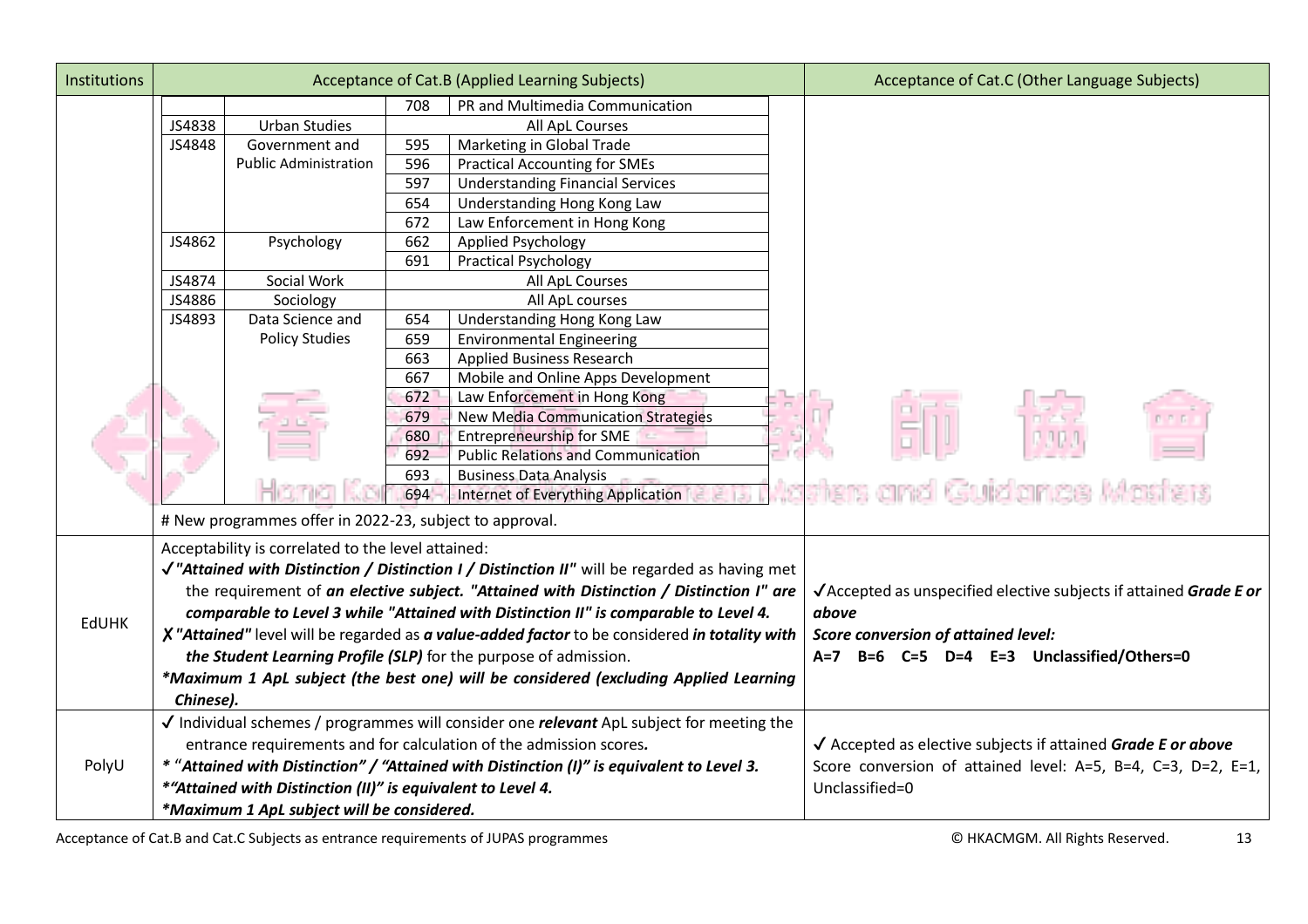| Institutions | Acceptance of Cat.B (Applied Learning Subjects)                                                                                                                                                                                                                                                                                                                                                                                                                                                                                                                                                                                                                                                                                                                                                                                                              | Acceptance of Cat.C (Other Language Subjects)                                                                                                                                                                                                                                                                                                                                                                                                                                                                                                                                                                                            |
|--------------|--------------------------------------------------------------------------------------------------------------------------------------------------------------------------------------------------------------------------------------------------------------------------------------------------------------------------------------------------------------------------------------------------------------------------------------------------------------------------------------------------------------------------------------------------------------------------------------------------------------------------------------------------------------------------------------------------------------------------------------------------------------------------------------------------------------------------------------------------------------|------------------------------------------------------------------------------------------------------------------------------------------------------------------------------------------------------------------------------------------------------------------------------------------------------------------------------------------------------------------------------------------------------------------------------------------------------------------------------------------------------------------------------------------------------------------------------------------------------------------------------------------|
|              | Below are schemes / programmes that accept relevant ApL subjects:<br>JS3010-Biotechnology, Food Safety and Chemical Technology - BSc (Hons) Scheme<br>JS3110-Building Sciences and Engineering - BEng (Hons) Scheme<br>JS3120-Civil Engineering and Sustainable Development - BEng (Hons) Scheme<br>JS3180-Information and Artificial Intelligence Engineering - BEng (Hons)/BSc (Hons) Scheme<br>JS3240- English and Applied Linguistics - BA (Hons) Scheme<br>JS3290- Optometry - BSc (Hons) Scheme<br>JS3492- Fashion and Textiles - BA (Hons) Scheme<br>JS3557- Product and Industrial Engineering - BEng(Hons) Scheme<br>JS3569- Design - BA (Hons) Scheme<br>JS3571- Logistics and Enterprise Engineering - BSc(Hons) Scheme<br>For more information and the relevant ApL subjects, please refer to:<br>http://www51.polyu.edu.hk/eprospectus/ug/jupas |                                                                                                                                                                                                                                                                                                                                                                                                                                                                                                                                                                                                                                          |
| <b>HKUST</b> | Not counted as Elective subjects for Entrance Requirement.<br>Some programs accept Cat.B subjects "Attained with Distinction / Distinction (I) /<br>Distinction (II)" as an extra subject for awarding bonus points or serve as tie-breaker.<br>−<br><b>Business programs:</b><br>bonus points will be awarded to the next best subject<br>( <i>i.e. the 7<sup>th</sup>subject</i> ) $\wedge$ from: (i) Core/Elective subjects; or<br>(ii) Other Languages; or (iii) Applied Learning subjects<br>^Level 3 or above (or "Attained with Distinction" for Applied Learning subjects) is required<br>for bonus point calculation.<br>(http://undergrad.bm.ust.hk/admissions/admission-information/jupas)                                                                                                                                                        | Not counted as Elective subjects for Entrance Requirement.<br>Some programs accept Cat.C subjects as an extra subject for<br>awarding bonus points or serve as tie-breaker.<br><b>Business programs:</b><br>bonus points will be awarded to the next best subject<br>(i.e. the $7th subject)$ <sup><math>\wedge</math></sup> from: (i) Core/Elective subjects; or<br>(ii) Other Languages; or (iii) Applied Learning subjects<br>^Level 3 or above (or "Attained with Distinction" for Applied<br>Learning subjects) is required for bonus point calculation.<br>(http://undergrad.bm.ust.hk/admissions/admission-<br>information/jupas) |
| <b>HKU</b>   | X"Attained with Distinction (I)"&"Attained with Distinction (II)" will only be considered as<br>additional supporting information. In the meantime, student learning experiences in<br>Applied Learning subjects may be considered within the context of other learning<br>experiences in their application.<br>hku.hk/dse<br>√Some programmes may award bonus for Cat.B subjects, students may refer to the HKU<br>website for details. hku.hk/dse                                                                                                                                                                                                                                                                                                                                                                                                          | $\sqrt{\ }$ Accepted as unspecified elective subjects if attained Grade E<br>or above<br>Score conversion of attained level:<br>A=7 B=5.5. C=4 D=2.5 E=1 Unclassified/Others=0<br>hku.hk/dse<br>√ Some programmes may award bonus for Cat.C subjects,<br>students may refer to the HKU website for details. hku.hk/dse                                                                                                                                                                                                                                                                                                                   |
| <b>HKMU</b>  | √ All self-financing programmes offered by the HKMU will consider HKDSE Category B<br>subjects (Applied Learning) (except ApL (Chinese)) with attainment at "Attained" or above<br>as elective subjects. Score conversion of attained level: "Attained" = Level 2; "Attained with                                                                                                                                                                                                                                                                                                                                                                                                                                                                                                                                                                            | √ All self-financing programmes offered by HKMU will consider<br>Category C subjects (Other Languages) with attainment at<br>grade E or above as elective subjects. Score conversion of                                                                                                                                                                                                                                                                                                                                                                                                                                                  |

Acceptance of Cat.B and Cat.C Subjects as entrance requirements of JUPAS programmes **COMMAN CONSTANT CONSTANT CONSTANT CONSTANT** CONSULTED A 14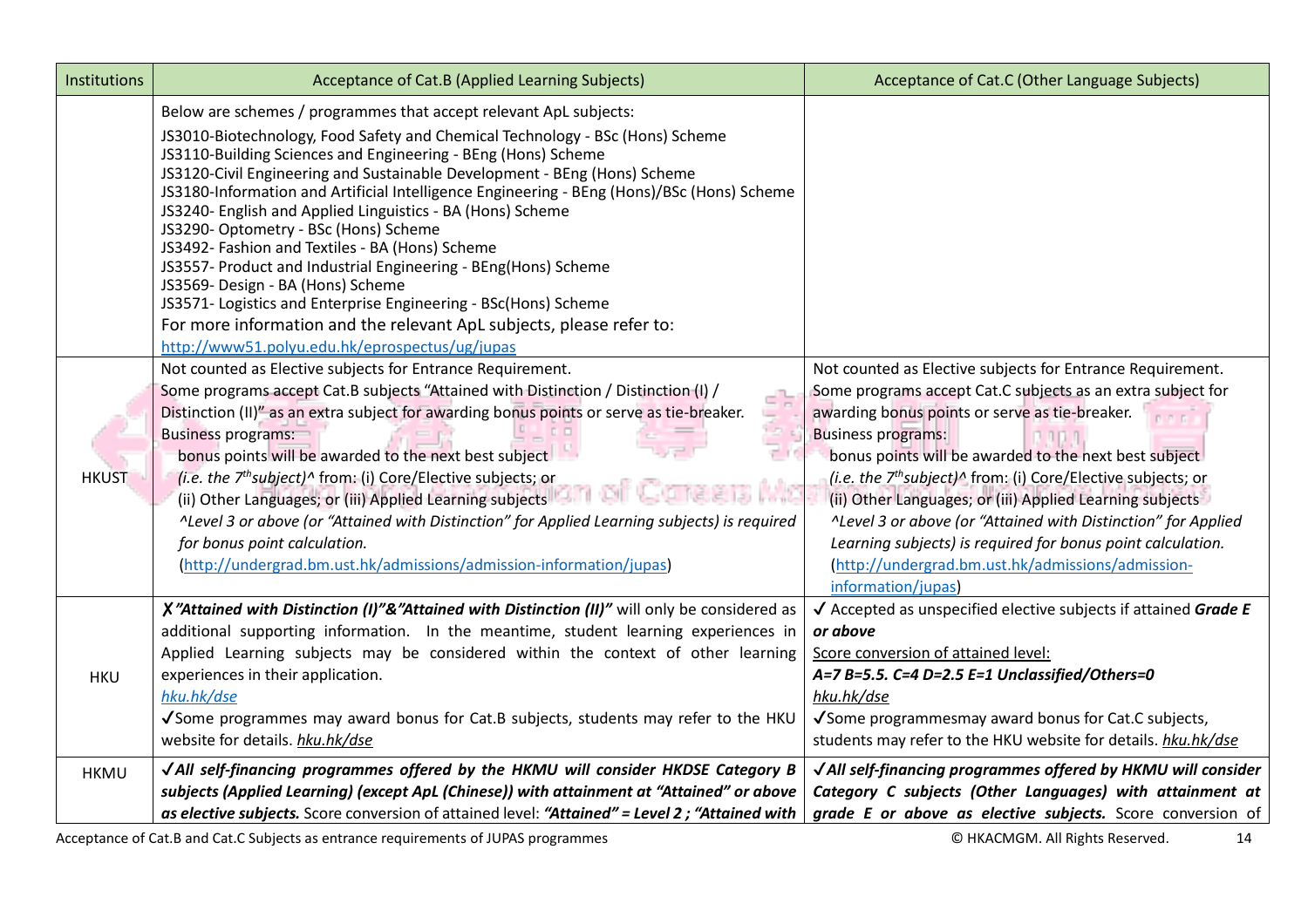| Institutions | Acceptance of Cat.B (Applied Learning Subjects)                                            | Acceptance of Cat.C (Other Language Subjects)              |
|--------------|--------------------------------------------------------------------------------------------|------------------------------------------------------------|
|              | distinction (I)" = Level 3 ; "Attained with distinction (II)" = Level 4                    | attained level: A=6, B=5, C=4, D=3, E=2.                   |
|              | JS9580 - Bachelor of Education with Honours in Early Childhood Education (Leadership<br>≺≻ |                                                            |
|              | and Special Educational Needs)                                                             | For detailed information on our 2022 entrance requirement, |
|              | Child Care and Education will be given heavier weighting.                                  | please visit our webpage at                                |
|              | For detailed information on our 2022 entrance requirement, please visit our                | https://admissions.hkmu.edu.hk/ug/jupas/                   |
|              | webpage at https://admissions.hkmu.edu.hk/ug/jupas/                                        |                                                            |

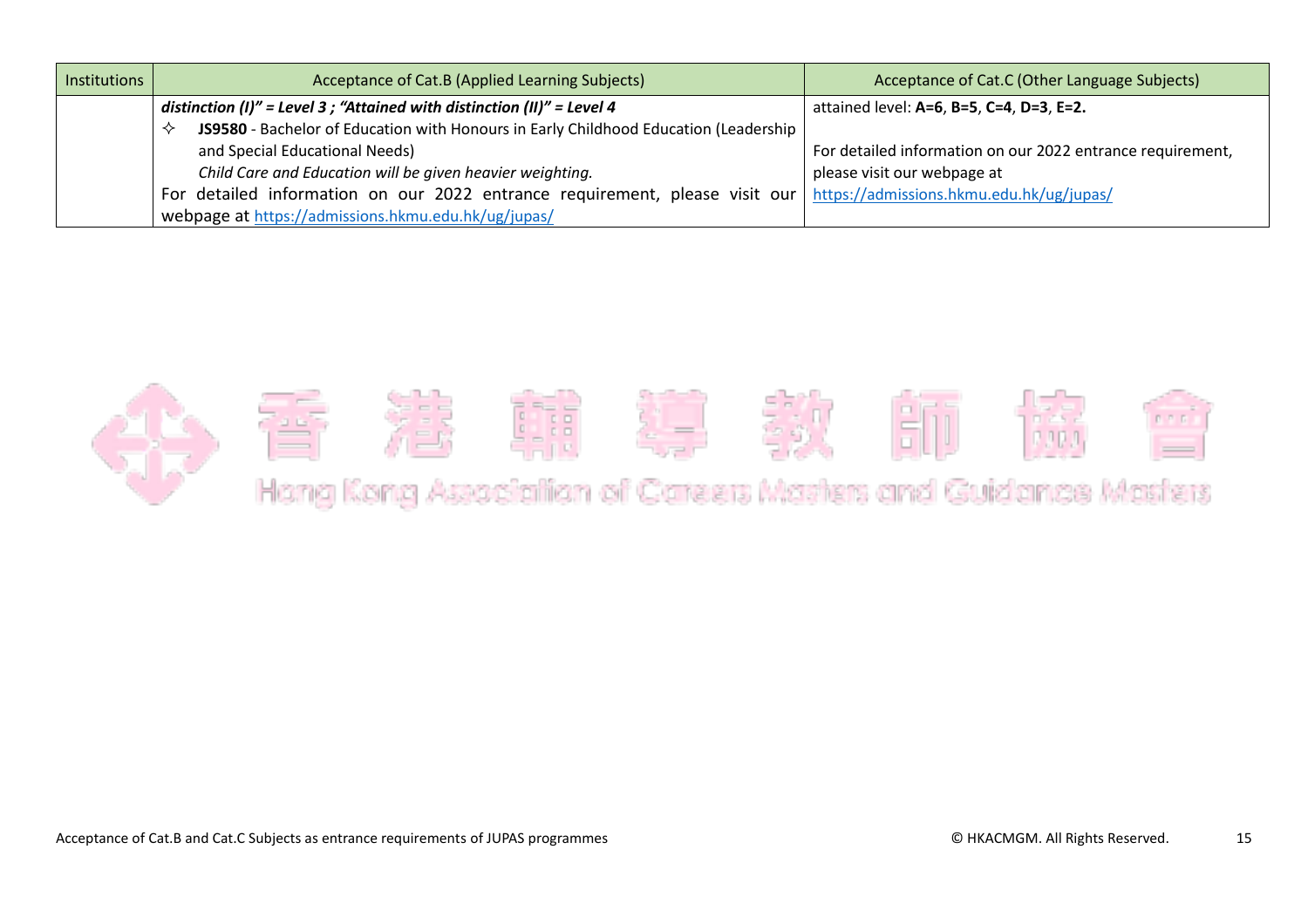## **B. SSSDP Programmes**

| Institutions | Acceptance of Cat.B (Applied Learning Subjects)                                                                                                                                                                                                                                                                                                                                                                                                                                                                                                                                                                                                                                                                                                                                                                                                                                                                                                                                                                                                                                                                                                                             | Acceptance of Cat.C (Other Language Subjects)                                                                                                                                                                                                                                                                                                                                                                                                                                                                                                                                                                                                                                                                                                                                                                                                                                                                                                                                                                                                                          |
|--------------|-----------------------------------------------------------------------------------------------------------------------------------------------------------------------------------------------------------------------------------------------------------------------------------------------------------------------------------------------------------------------------------------------------------------------------------------------------------------------------------------------------------------------------------------------------------------------------------------------------------------------------------------------------------------------------------------------------------------------------------------------------------------------------------------------------------------------------------------------------------------------------------------------------------------------------------------------------------------------------------------------------------------------------------------------------------------------------------------------------------------------------------------------------------------------------|------------------------------------------------------------------------------------------------------------------------------------------------------------------------------------------------------------------------------------------------------------------------------------------------------------------------------------------------------------------------------------------------------------------------------------------------------------------------------------------------------------------------------------------------------------------------------------------------------------------------------------------------------------------------------------------------------------------------------------------------------------------------------------------------------------------------------------------------------------------------------------------------------------------------------------------------------------------------------------------------------------------------------------------------------------------------|
| VTC (THEI)   | $\sqrt{\phantom{a}}$ Accepted if <i>relevant to programs</i> , scales to level attained<br>"Attained" = Level 2; "Attained with distinction (I)" = Level 3; "Attained with<br>distinction (II)" = Level 4<br>The below programmes will consider relevant ApL subjects:<br>JSSV01 - Bachelor of Arts (Honours) in Fashion Design<br>JSSV02 - Bachelor of Arts (Honours) in Product Design<br>JSSV03 - Bachelor of Arts (Honours) in Landscape Architecture<br>JSSV04 - Bachelor of Arts (Honours) in Culinary Arts and Management<br>JSSV05 - Bachelor of Engineering (Honours) in Civil Engineering<br>JSSV07 - Bachelor of Science (Honours) in Horticulture, Arboriculture<br>and Landscape Management<br>JSSV08 - Bachelor of Science (Honours) in Surveying<br>JSSV09 - Bachelor of Social Sciences (Honours) in Sports and<br><b>Recreation Management</b><br>For detailed information of the relevant ApL subjects, please refer to<br>https://www.thei.edu.hk/admissions/local-students-admission-for-<br>year-1-entry/student-subsidy-scheme-for-designated-professions-<br>sections/sssdp-for-academic-year-2022-23<br>* Maximum 2 ApL subjects will be considered | √Accepted and scales to grades attained.<br>Grade D/E : Level 2<br>Grade C or above: Level 3<br>*Maximum 1 HKDSE Category C subject will be considered<br>The below programmes will consider HKDSE Category C subjects:<br>JSSV01 - Bachelor of Arts (Honours) in Fashion Design<br>JSSV02 - Bachelor of Arts (Honours) in Product Design<br>JSSV03 - Bachelor of Arts (Honours) in Landscape Architecture<br>JSSV04 - Bachelor of Arts (Honours) in Culinary Arts and Management<br>JSSV05 - Bachelor of Engineering (Honours) in Civil Engineering<br>JSSV07 - Bachelor of Science (Honours) in Horticulture, Arboriculture<br>and Landscape Management<br>JSSV08 - Bachelor of Science (Honours) in Surveying<br>JSSV09 - Bachelor of Social Sciences (Honours) in Sports and Recreation<br>Management<br>For detailed information on our 2022 entrance requirement, please refer to<br>https://thei.edu.hk/admissions/local-students-admission-for-year-1-<br>entry/student-subsidy-scheme-for-designated-professions-<br>sections/sssdp-for-academic-year-2022-23 |
| <b>HKMU</b>  | Except JSSU40 and JSSU50, all SSSDP programmes offered by HKMU<br>✓<br>will consider HKDSE Category B subjects (except ApL-Chinese for NCS<br>students) with attainment at "Attained" or above as elective subjects.<br>Score conversion of attained level: "Attained" = Level 2; "Attained with<br>distinction (I)" = Level 3 ; "Attained with distinction (II)" = Level 4<br>JSSU12 - Bachelor of Arts with Honours in Creative Writing and Film Arts<br>✧                                                                                                                                                                                                                                                                                                                                                                                                                                                                                                                                                                                                                                                                                                                | Except JSSU40 and JSSU50, all SSSDP programmes offered by HKMU will<br>consider HKDSE Category C subjects (Other Languages) with attainment<br>at Grade E or above as elective subjects. Score conversion of attained<br>level: A=6, B=5, C=4, D=3, E=2.<br>✧<br>JSSU12 - Bachelor of Arts with Honours in Creative Writing and Film Arts                                                                                                                                                                                                                                                                                                                                                                                                                                                                                                                                                                                                                                                                                                                              |

Acceptance of Cat.B and Cat.C Subjects as entrance requirements of JUPAS programmes **Exercise 20 COMS** COMEX COMB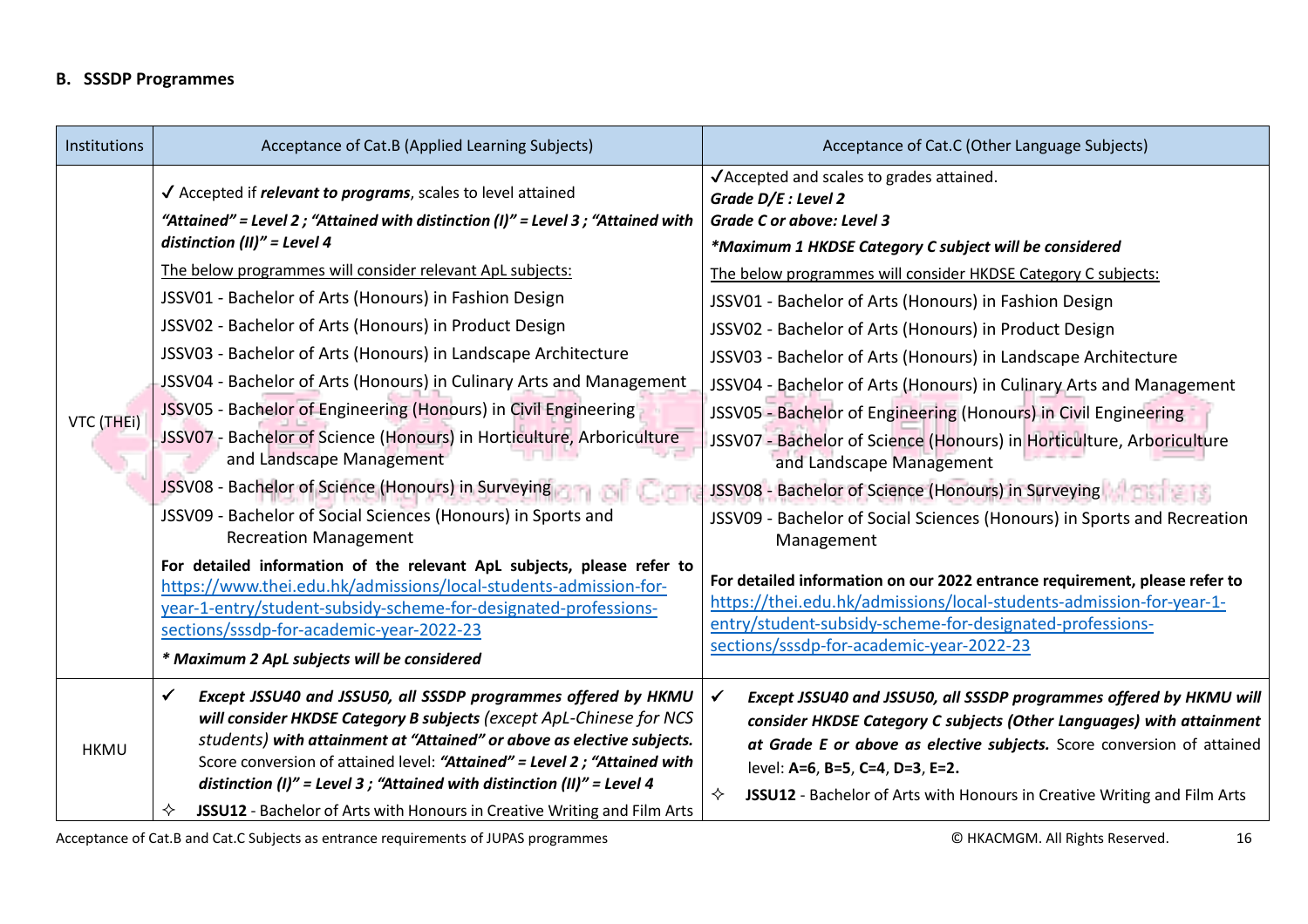| Institutions | Acceptance of Cat.B (Applied Learning Subjects)                                                                                                                                                                                                             | Acceptance of Cat.C (Other Language Subjects)                                                                                                                                                                                                   |  |
|--------------|-------------------------------------------------------------------------------------------------------------------------------------------------------------------------------------------------------------------------------------------------------------|-------------------------------------------------------------------------------------------------------------------------------------------------------------------------------------------------------------------------------------------------|--|
|              | JSSU14 - Bachelor of Fine Arts with Honours in Animation and Visual<br>✧<br>Effects                                                                                                                                                                         | JSSU14 - Bachelor of Fine Arts with Honours in Animation and Visual<br>✧<br>Effects                                                                                                                                                             |  |
|              | JSSU15 - Bachelor of Fine Arts with Honours in Imaging Design and<br>✧<br>Digital Art                                                                                                                                                                       | JSSU15 - Bachelor of Fine Arts with Honours in Imaging Design and Digital<br>✧<br>Art                                                                                                                                                           |  |
|              | JSSU55 - Bachelor of Science with Honours in Physiotherapy<br>✧                                                                                                                                                                                             | ✧<br>JSSU55 - Bachelor of Science with Honours in Physiotherapy                                                                                                                                                                                 |  |
|              | JSSU61 - Bachelor of Applied Science with Honours in Integrated<br>✧<br>Testing, Inspection and Certification                                                                                                                                               | JSSU61 - Bachelor of Applied Science with Honours in Integrated Testing,<br>✧<br>Inspection and Certification                                                                                                                                   |  |
|              | JSSU68 - Bachelor of Science with Honours in Testing Science and<br>✧<br>Certification                                                                                                                                                                      | JSSU68 - Bachelor of Science with Honours in Testing Science and<br>✧<br>Certification                                                                                                                                                          |  |
|              | JSSU69 - Bachelor of Science with Honours in Food Testing Science<br>✧                                                                                                                                                                                      | JSSU69 - Bachelor of Science with Honours in Food Testing Science<br>✧                                                                                                                                                                          |  |
|              | JSSU70 - Bachelor of Science with Honours in Data Science and<br>✧<br>Artificial Intelligence                                                                                                                                                               | JSSU70 - Bachelor of Science with Honours in Data Science and Artificial<br>✧<br>Intelligence                                                                                                                                                   |  |
|              | JSSU71 - Bachelor of Computing with Honours in Internet Technology<br>✧                                                                                                                                                                                     | JSSU71 - Bachelor of Computing with Honours in Internet Technology<br>✧                                                                                                                                                                         |  |
|              | JSSU90 - Bachelor of International Hospitality and Attractions<br>✧<br>Management with Honours                                                                                                                                                              | JSSU90 - Bachelor of International Hospitality and Attractions<br>✧<br>Management with Honours                                                                                                                                                  |  |
|              | JSSU95 - Bachelor of Sports and Recreation Management with Honours<br>✧                                                                                                                                                                                     | JSSU95 - Bachelor of Sports and Recreation Management with Honours<br>✧                                                                                                                                                                         |  |
|              | JSSU96 - Bachelor of Business Administration with Honours in Financial<br>✧<br>Technology and Innovation                                                                                                                                                    | JSSU96 - Bachelor of Business Administration with Honours in Financial<br>✧<br>Technology and Innovation                                                                                                                                        |  |
|              | JSSU97 - Bachelor of Business Administration with Honours in Global<br>✧<br>Marketing and Supply Chain Management                                                                                                                                           | ✧<br>JSSU97 - Bachelor of Business Administration with Honours in Global<br>Marketing and Supply Chain Management                                                                                                                               |  |
|              | The elective subject for JSSU40 and JSSU50 should be from Category A,<br>✔<br>preferably be a science subject (i.e. Biology, Chemistry, Physics,<br>Science: Combined Science, Science: Integrated Science) or Health<br><b>Management and Social Care.</b> | The elective subject for JSSU40 and JSSU50 should be from Category A,<br>preferably be a science subject (i.e. Biology, Chemistry, Physics, Science:<br>Combined Science, Science: Integrated Science) or Health Management<br>and Social Care. |  |
|              | JSSU40 - Bachelor of Nursing with Honours in General Health Care<br>✧                                                                                                                                                                                       | JSSU40 - Bachelor of Nursing with Honours in General Health Care<br>✧                                                                                                                                                                           |  |
|              | JSSU50 - Bachelor of Nursing with Honours in Mental Health Care<br>✧                                                                                                                                                                                        | JSSU50 - Bachelor of Nursing with Honours in Mental Health Care<br>✧                                                                                                                                                                            |  |
|              | For detailed information on our 2022 entrance requirement, please visit our webpage at                                                                                                                                                                      | For detailed information on our 2022 entrance requirement, please visit our webpage at                                                                                                                                                          |  |
|              | https://admissions.hkmu.edu.hk/ug/jupas/                                                                                                                                                                                                                    | https://admissions.hkmu.edu.hk/ug/jupas/                                                                                                                                                                                                        |  |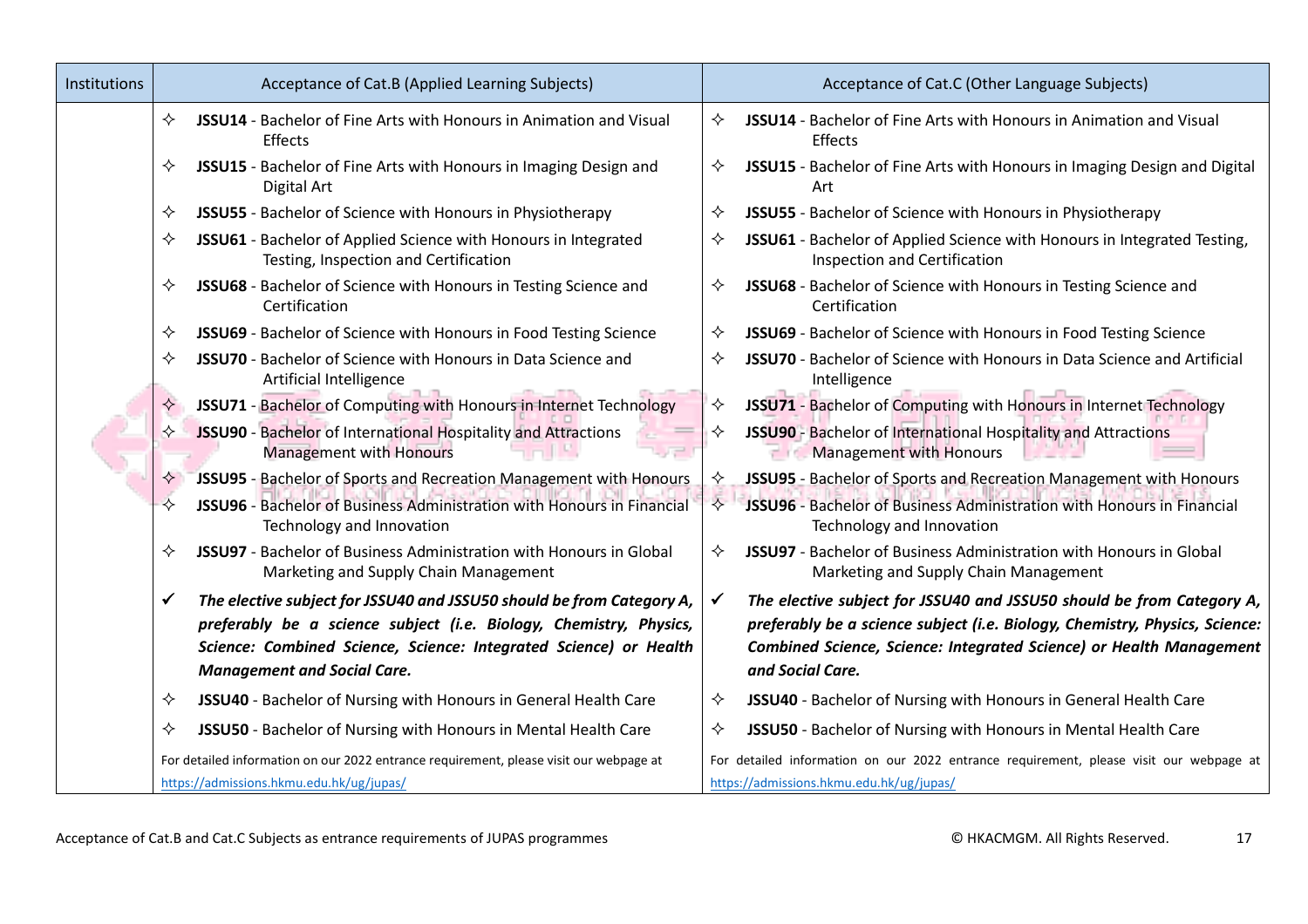| Institutions | Acceptance of Cat.B (Applied Learning Subjects)                                                                                                                                                                                                                                                                                                                                                                                                                                                                                                                                                                                                          | Acceptance of Cat.C (Other Language Subjects)                                                  |
|--------------|----------------------------------------------------------------------------------------------------------------------------------------------------------------------------------------------------------------------------------------------------------------------------------------------------------------------------------------------------------------------------------------------------------------------------------------------------------------------------------------------------------------------------------------------------------------------------------------------------------------------------------------------------------|------------------------------------------------------------------------------------------------|
| <b>TWC</b>   | JSST01 - Bachelor of Health Science (Honours) in Nursing<br>X ApL subjects are not considered (except ApL-Chinese for NCS students)<br>JSST03 - Bachelor of Science (Honours) in Radiation Therapy<br>√ Health Care Practice is considered.<br>√ Other ApL subjects are considered on a case-by-case basis.<br>JSST02 - Bachelor of Science (Honours) in Medical Laboratory Science<br><b>JSST04 - Bachelor of Science (Honours) in Occupational Therapy</b><br>JSST05 - Bachelor of Science (Honours) in Physiotherapy<br><b>JSST06 - Bachelor of Science (Honours) in Applied Gerontology</b><br>√ApL subjects are considered on a case-by-case basis. | X Cat. C subjects are not considered.                                                          |
| <b>HSUHK</b> | HSUHK will not consider Applied Learning Subjects (except ApL-Chinese<br>for NCS students) for admission of the following programmes:<br>• JSSH01- Bachelor of Business Administration (Honours) in Supply<br><b>Chain Management</b><br>JSSH02 - Bachelor of Science (Honours) in Actuarial Studies and<br>Insurance<br>• JSSH03 - Bachelor of Science (Honours) in Applied Computing<br>• JSSH04 - Bachelor of Science (Honours) in Data Science and<br><b>Business Intelligence</b><br>JSSH05 - Bachelor of Management Science and Information<br>Management (Honours)<br>JSSH06 – Bachelor of Arts (Honours) in Art and Design                       | ers Masters and Guidance Masters<br>HSUHK will not consider Category C subjects for admission. |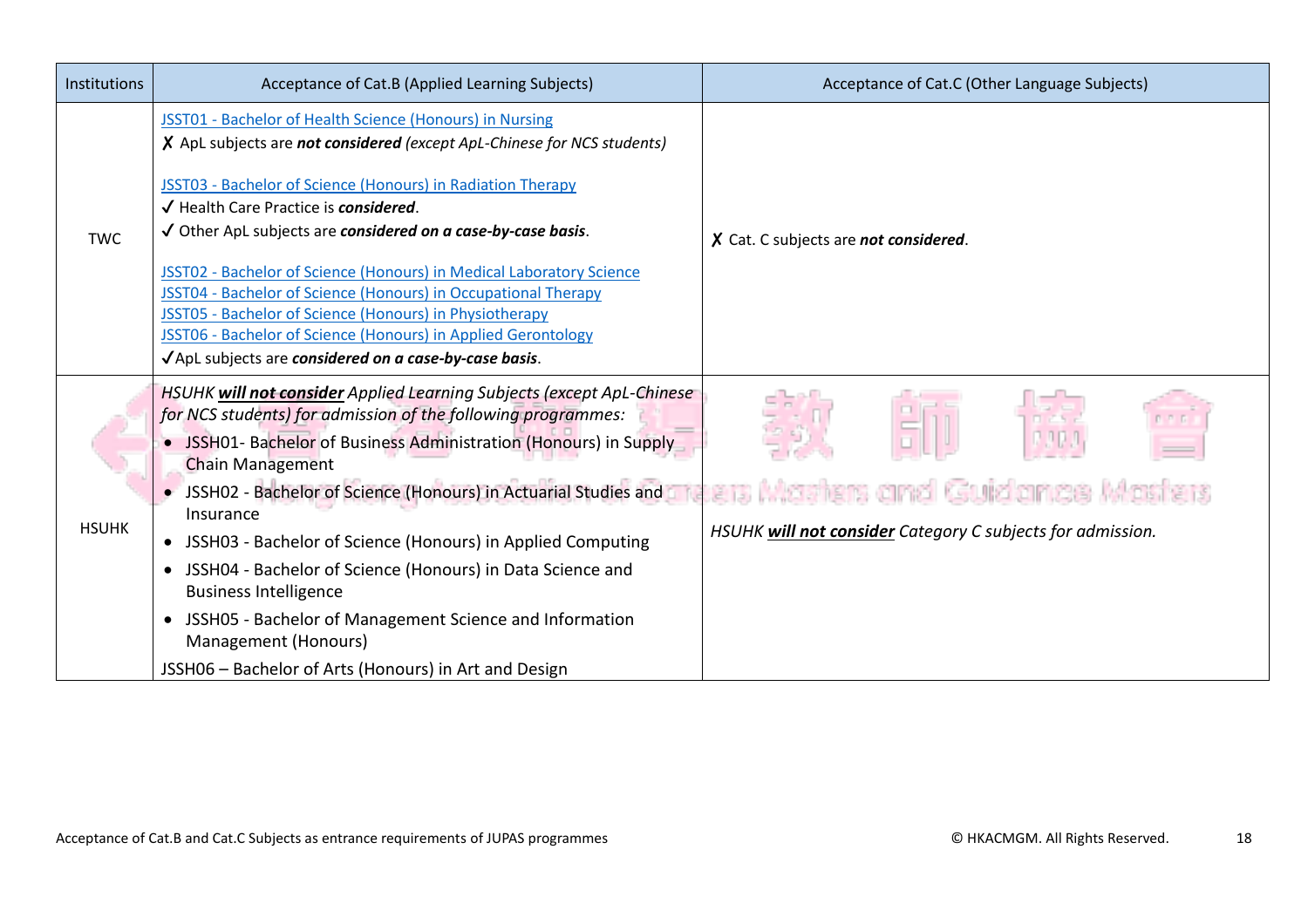| Institutions | Acceptance of Cat.B (Applied Learning Subjects)                                                                                                                                                            | Acceptance of Cat.C (Other Language Subjects)                             |  |
|--------------|------------------------------------------------------------------------------------------------------------------------------------------------------------------------------------------------------------|---------------------------------------------------------------------------|--|
|              | ✔ Accepted as an elective subject if it is in any of subjects below, scales to<br>level attained: "Attained"=Level 2, "Attained with Distinction I=Level 3" and<br>"Attained with Distinction II"=Level 4. |                                                                           |  |
|              | JSSC02- Bachelor of Science (Honours) in Architecture:                                                                                                                                                     |                                                                           |  |
|              | <b>Creative Studies</b>                                                                                                                                                                                    |                                                                           |  |
|              | Media & Communication Studies - Course Clusters: Films, TV and<br><b>Broadcasting Studies</b>                                                                                                              | X Only Cat. A & B subjects are mentioned for consideration as an elective |  |
| <b>CHC</b>   | <b>Engineering &amp; Production Studies - Course Cluster: Service</b><br><b>Engineering</b>                                                                                                                | subject.                                                                  |  |
|              | JSSC03- Bachelor of Science (Honours) in Computer Science:                                                                                                                                                 |                                                                           |  |
|              | <b>Engineering &amp; Production</b>                                                                                                                                                                        |                                                                           |  |
|              | JSSC04- Bachelor of Arts (Honours) in Communication and Crossmedia:                                                                                                                                        |                                                                           |  |
|              | <b>Creative Studies</b>                                                                                                                                                                                    |                                                                           |  |
|              | <b>Media and Communication</b>                                                                                                                                                                             |                                                                           |  |
|              | JSSA01: Bachelor of Nursing (Honours)<br>staciatio                                                                                                                                                         | Masters and Guidance Mast<br>ers.                                         |  |
|              | XApL subjects are not considered as an elective subject but applicant                                                                                                                                      | X Cat. C subjects are not considered.                                     |  |
|              | taken the subject Health Care Practice (Cat. B) will be considered in the<br>selection process                                                                                                             |                                                                           |  |
|              | http://www.jupas.edu.hk/en/programme/sssdp/JSSA01/                                                                                                                                                         |                                                                           |  |
|              | JSSA02: Bachelor of Science (Honours) in Digital Entertainment Technology                                                                                                                                  |                                                                           |  |
| <b>CIHE</b>  | ✔ Accepted as an elective subject, scales to level attained                                                                                                                                                | X Cat. C subjects are not considered.                                     |  |
|              | Attained=Level 2; Attained with Distinction (I)=Level 3; Attained with<br><b>Distinction (II)=Level 4</b>                                                                                                  |                                                                           |  |
|              | https://www.jupas.edu.hk/en/programme/sssdp/JSSA02/                                                                                                                                                        |                                                                           |  |
|              | JSSA03: Bachelor of Science (Honours) in Physiotherapy                                                                                                                                                     |                                                                           |  |
|              | X ApL subjects are not considered as an elective subject but preference                                                                                                                                    |                                                                           |  |
|              | will be given to applicants who have obtained Level 4 or above in English                                                                                                                                  |                                                                           |  |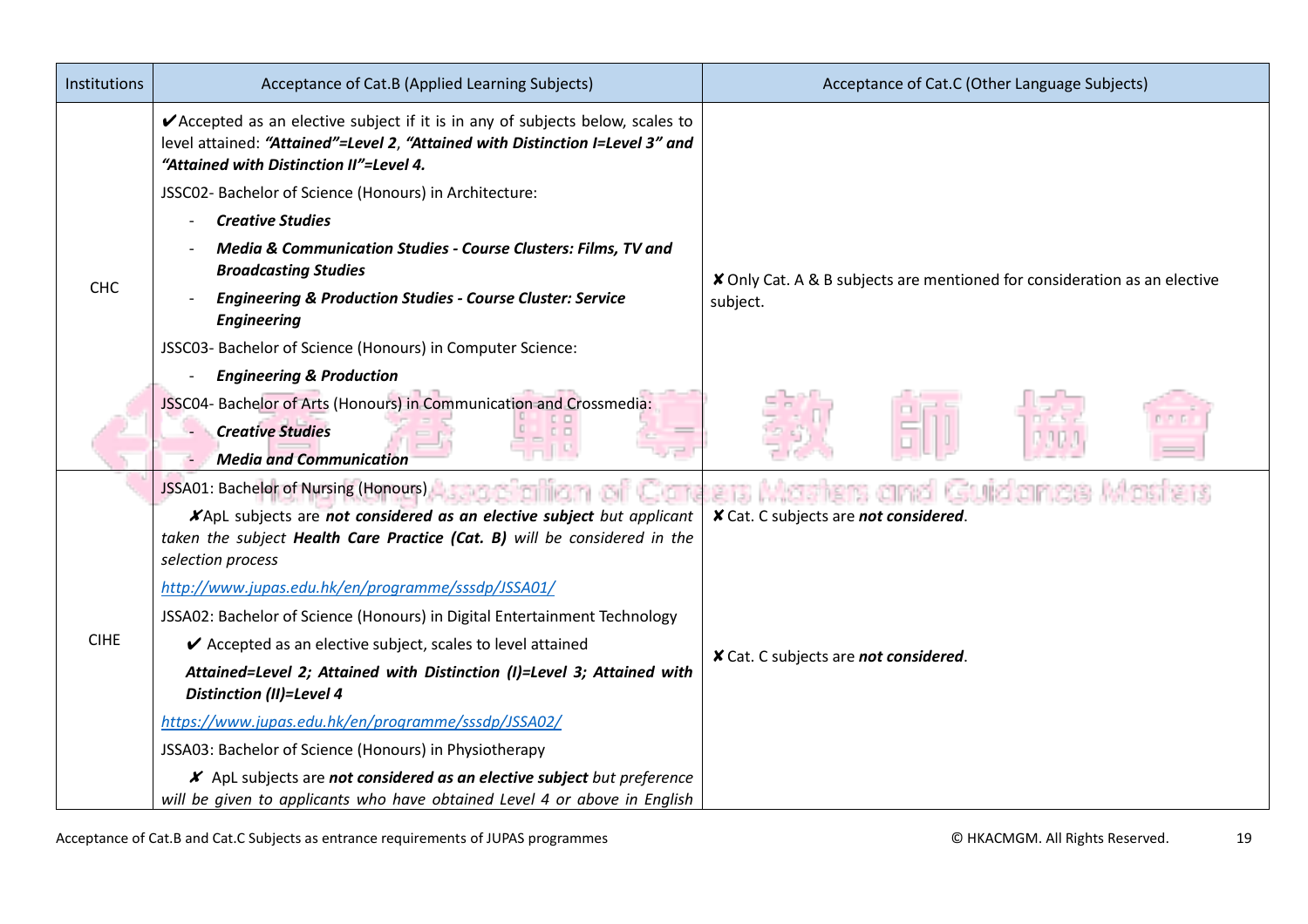| <b>Institutions</b> | Acceptance of Cat.B (Applied Learning Subjects)                                                                                                                                                                                                                                                                                                                                                       | Acceptance of Cat.C (Other Language Subjects) |
|---------------------|-------------------------------------------------------------------------------------------------------------------------------------------------------------------------------------------------------------------------------------------------------------------------------------------------------------------------------------------------------------------------------------------------------|-----------------------------------------------|
|                     | Language and Level 3 or above in Biology or Physics or Level 3 in Combined<br>Science (Biology and Physics) in HKDSE.                                                                                                                                                                                                                                                                                 | X Cat. C subjects are not considered.         |
|                     | https://www.jupas.edu.hk/en/programme/sssdp/JSSA03/                                                                                                                                                                                                                                                                                                                                                   |                                               |
|                     | JSSA04: Bachelor of Science (Honours) in Artificial Intelligence                                                                                                                                                                                                                                                                                                                                      |                                               |
|                     | ✔ Accepted as an elective subject, scales to level attained                                                                                                                                                                                                                                                                                                                                           |                                               |
|                     | Attained=Level 2; Attained with Distinction (I)=Level 3; Attained with<br><b>Distinction (II)=Level 4</b><br>https://www.jupas.edu.hk/en/programme/sssdp/JSSA04/                                                                                                                                                                                                                                      | X Cat. C subjects are not considered.         |
|                     | JSSY01 Bachelor of Commerce (Honours) in Financial Technology                                                                                                                                                                                                                                                                                                                                         | X Cat. C subjects are not considered.         |
| <b>HKSYU</b>        | ✔ Applicants can use at most one relevant Applied Learning subject<br>(ApL) as an elective subject. "Attained with Distinction (II)" and<br>"Attained with Distinction (I)" is comparable to level 4 and level 3<br>respectively. 'Attained' in ApL will not be considered. In addition, ApL<br>Chinese cannot be used as an elective subject.<br>https://www.jupas.edu.hk/tc/programme/sssdp/JSSY01/ | iers Masters and Guidance Masters             |
| <b>UOWCHK</b>       | JSSW01: Bachelor of Aviation (Honours) in Operations and Management<br>The College will consider HKDSE Category B subjects (Applied Learning) with<br>attainment of "Attained" or above as elective subjects.                                                                                                                                                                                         | X Cat. C subjects are not considered.         |